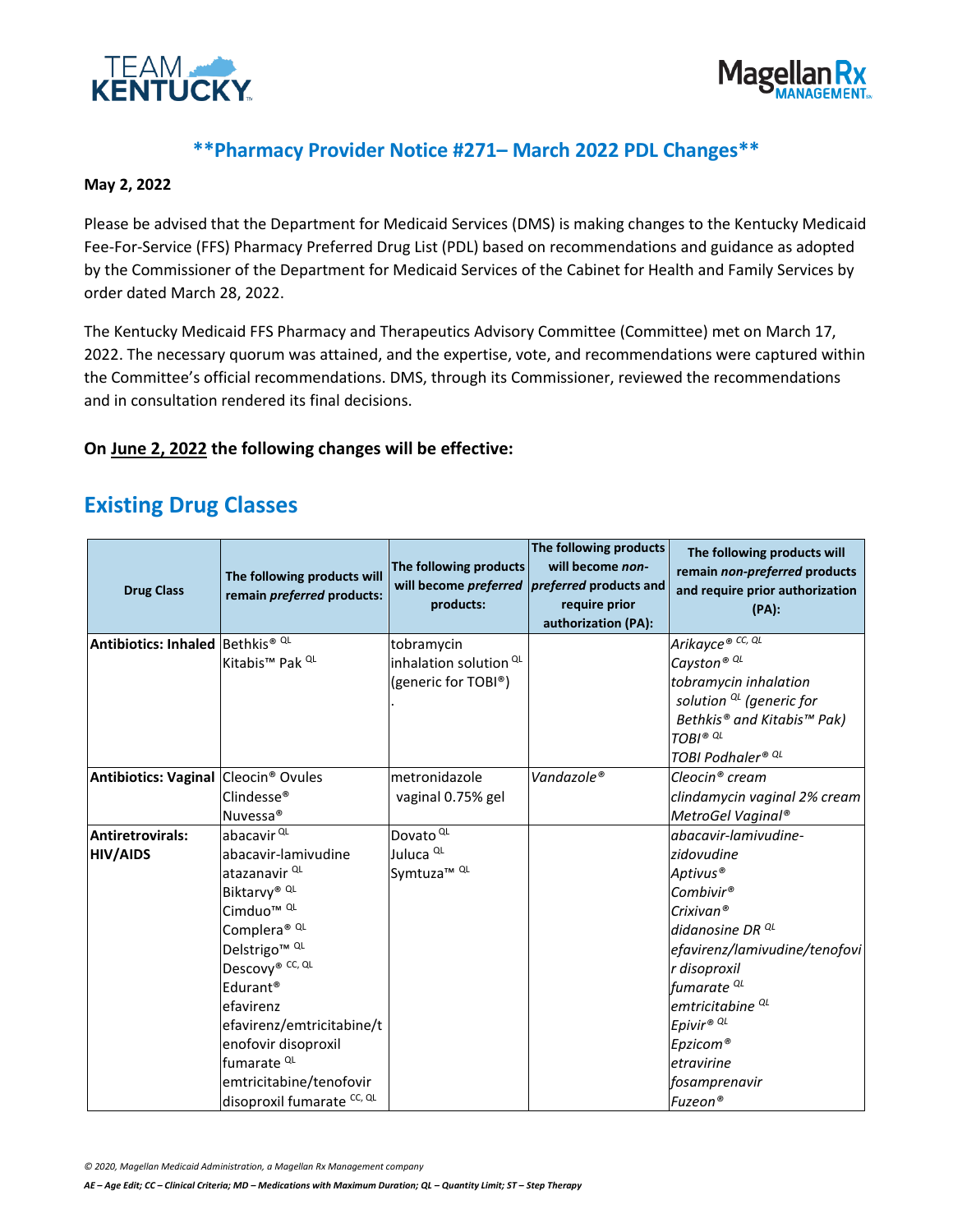



| <b>Drug Class</b>                            | The following products will<br>remain preferred products:                                                                                                                                                                                                                                                                                                                                                                                                                                                                                                                                                                                                  | The following products<br>products:     | The following products<br>will become non-<br>will become preferred preferred products and<br>require prior<br>authorization (PA): | The following products will<br>remain non-preferred products<br>and require prior authorization<br>(PA):                                                                                                                                                                                                                                                                                                                                                                                                                                                                             |
|----------------------------------------------|------------------------------------------------------------------------------------------------------------------------------------------------------------------------------------------------------------------------------------------------------------------------------------------------------------------------------------------------------------------------------------------------------------------------------------------------------------------------------------------------------------------------------------------------------------------------------------------------------------------------------------------------------------|-----------------------------------------|------------------------------------------------------------------------------------------------------------------------------------|--------------------------------------------------------------------------------------------------------------------------------------------------------------------------------------------------------------------------------------------------------------------------------------------------------------------------------------------------------------------------------------------------------------------------------------------------------------------------------------------------------------------------------------------------------------------------------------|
|                                              | Emtriva® QL<br>Evotaz <sup>™ QL</sup><br>Genvoya® QL<br>Intelence®<br><b>Isentress®</b><br>lamivudine <sup>QL</sup><br>lamivudine-zidovudine<br>lopinavir-ritonavir<br>tablets, solution<br>Odefsey® QL<br>Pifeltro <sup>™ QL</sup><br>Prezista <sup>®</sup><br>ritonavir tablets<br>Selzentry <sup>®</sup><br>stavudine capsules <sup>QL</sup><br>stavudine solution<br>Stribild® QL<br>Symfi <sup>™ QL</sup><br>Symfi Lo <sup>™ QL</sup><br>tenofovir disoproxil<br>fumarate tablets <sup>QL</sup><br>Tivicay <sup>®</sup> tablets <sup>QL</sup><br>Triumeq <sup>® QL</sup><br>Trizivir <sup>®</sup><br>Tybost <sup>®</sup><br>zidovudine syrup, tablets |                                         |                                                                                                                                    | Invirase®<br>Kaletra <sup>®</sup> tablets, solution<br>Lexiva®<br>maraviroc<br>nevirapine <sup>QL</sup><br>nevirapine ER <sup>QL</sup><br>Norvir® tablets, solution <sup>QL</sup><br>powder packets<br>Prezcobix® QL<br>Retrovir <sup>®</sup><br>Reyataz <sup>® QL</sup><br>Rukobia® CC, QL<br>Sustiva®<br>Temixys™ QL<br>Tivicay <sup>®</sup> suspension<br>Truvada® QL<br>Viracept <sup>®</sup><br>Viramune® QL<br>Viramune XR® QL<br>Viread <sup>®</sup> powder packets<br>Viread <sup>®</sup> tablets <sup>QL</sup><br>Vocabria™ CC, AE, QL<br>Ziagen® QL<br>zidovudine capsules |
| <b>Antibiotics:</b><br><b>Oxazolidinones</b> | linezolid tablets CC, QL, MD                                                                                                                                                                                                                                                                                                                                                                                                                                                                                                                                                                                                                               | Zyvox <sup>®</sup> Suspension<br>QL, MD |                                                                                                                                    | linezolid suspension <sup>QL, MD</sup><br>Sivextro™ <sup>QL</sup><br>Zyvox® Tablets <sup>QL, MD</sup>                                                                                                                                                                                                                                                                                                                                                                                                                                                                                |
| <b>Antibiotics:</b><br><b>Tetracyclines</b>  | demeclocycline<br>doxycycline hyclate<br>doxycycline monohydrate<br>50 mg, 100 mg capsules<br>doxycycline monohydrate<br>suspension, tablets<br>minocycline capsules<br>Morgidox®                                                                                                                                                                                                                                                                                                                                                                                                                                                                          | tetracycline capsules                   |                                                                                                                                    | Doryx®<br>Doryx <sup>®</sup> DR<br>Doryx <sup>®</sup> MPC<br>doxycycline hyclate DR<br>doxycycline IR-DR<br>doxycycline monohydrate 40,<br>75, 150 mg capsules<br>doxycycline "kits" or "packs"<br>minocycline tablets<br>minocycline ER<br>Minolira™ ER<br>Morgidox® Kit<br>Nuzyra™ CC, QL<br>Oracea™<br>Solodyn®<br>Targadox <sup>™</sup><br>Vibramycin <sup>®</sup>                                                                                                                                                                                                               |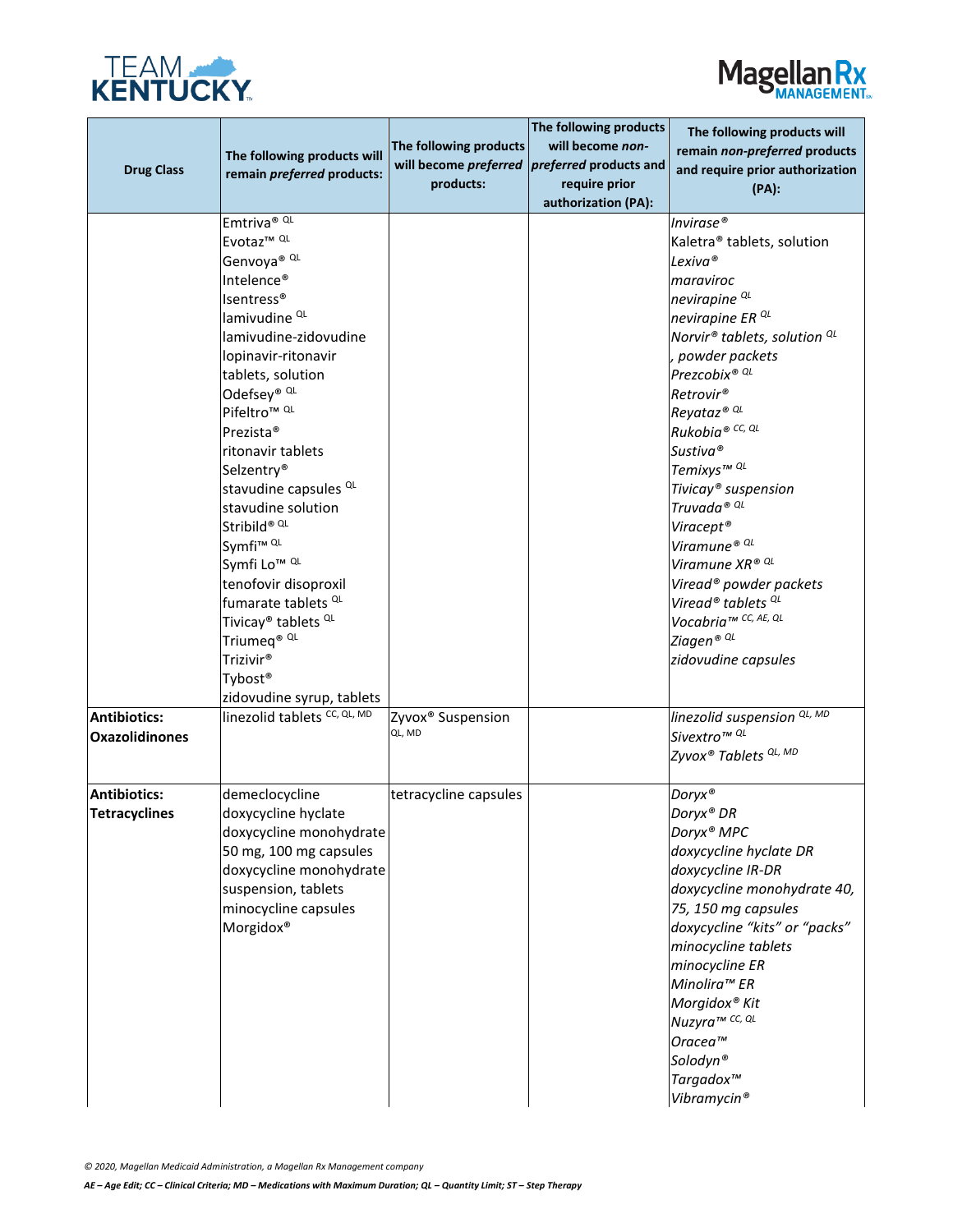



| <b>Drug Class</b>                    | The following products will<br>remain preferred products: | The following products<br>products: | The following products<br>will become non-<br>will become <i>preferred</i>   preferred products and<br>require prior<br>authorization (PA): | The following products will<br>remain non-preferred products<br>and require prior authorization<br>$(PA)$ :                                                                                                                                                                                                                                                                                                    |
|--------------------------------------|-----------------------------------------------------------|-------------------------------------|---------------------------------------------------------------------------------------------------------------------------------------------|----------------------------------------------------------------------------------------------------------------------------------------------------------------------------------------------------------------------------------------------------------------------------------------------------------------------------------------------------------------------------------------------------------------|
|                                      |                                                           |                                     |                                                                                                                                             | Ximino <sup>™</sup> ER                                                                                                                                                                                                                                                                                                                                                                                         |
| Intranasal<br><b>Corticosteroids</b> | fluticasone propionate <sup>QL</sup>                      | Dymista <sup>® QL</sup>             |                                                                                                                                             | azelastine/fluticasone <sup>QL</sup><br>Beconase AQ® QL<br>budesonide<br>Children's Qnasl™ QL<br>flunisolide <sup>QL</sup><br>mometasone <sup>QL</sup><br>Nasonex® QL<br>Omnaris <sup>™ QL</sup><br>Qnasl™ QL<br>Xhance™ CC<br>Zetonna™ QL<br>carteolol<br>Istalol <sup>®</sup><br>metipranolol<br>timolol maleate once daily<br>(generic Istalol®)<br>timolol PF (preservative-free)<br>Timoptic <sup>®</sup> |
|                                      |                                                           |                                     |                                                                                                                                             | Timoptic XE®                                                                                                                                                                                                                                                                                                                                                                                                   |

# **New Products to Market**

| <b>Drugs Requiring PA</b> | <b>Criteria for Prior Authorization</b>                                                                                                                                                                                                                         |
|---------------------------|-----------------------------------------------------------------------------------------------------------------------------------------------------------------------------------------------------------------------------------------------------------------|
| Qulipta™                  | Non-prefer in the PDL class: Anti-Migraine: CGRP Inhibitors                                                                                                                                                                                                     |
|                           | Length of Authorization: 3 months initial; 1 year renewal                                                                                                                                                                                                       |
|                           | Atogepant (Qulipta) is a calcitonin gene-related peptide (CGRP) receptor antagonist<br>indicated for the preventive treatment of episodic migraine in adults.                                                                                                   |
|                           | <b>Criteria for Approval</b>                                                                                                                                                                                                                                    |
|                           | Patient has diagnosis of migraine with or without aura based on International                                                                                                                                                                                   |
|                           | Classification of Headache Disorders (ICHD-III) diagnostic criteria; AND                                                                                                                                                                                        |
|                           | Patient has experienced $\geq$ 4 migraine days per month; AND                                                                                                                                                                                                   |
|                           | Patient has not experienced > 15 headache days per month during the prior 6 months;<br><b>AND</b>                                                                                                                                                               |
|                           | Medication overuse has been ruled out; AND                                                                                                                                                                                                                      |
|                           | Patient has a history of trial and therapeutic failure, allergy, contraindication (including<br>potential drug-drug interactions with other medications) or intolerance to 1 preferred<br>CGRP inhibitor used for preventative treatment of migraine in adults. |
|                           | <b>Renewal Criteria</b>                                                                                                                                                                                                                                         |

*© 2020, Magellan Medicaid Administration, a Magellan Rx Management company*

*AE – Age Edit; CC – Clinical Criteria; MD – Medications with Maximum Duration; QL – Quantity Limit; ST – Step Therapy*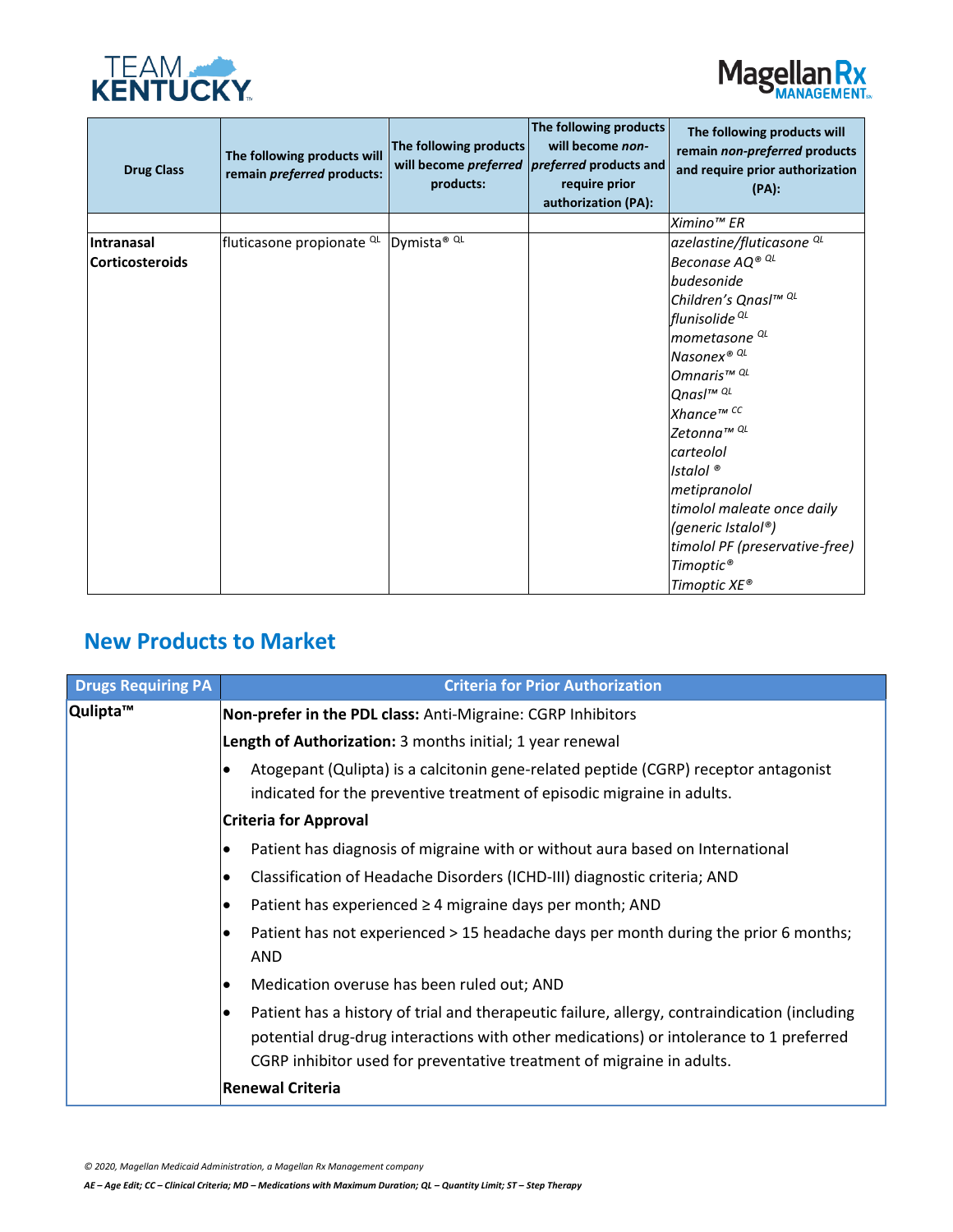



| <b>Drugs Requiring PA</b> | <b>Criteria for Prior Authorization</b>                                                                                                                                                                                                                          |  |  |
|---------------------------|------------------------------------------------------------------------------------------------------------------------------------------------------------------------------------------------------------------------------------------------------------------|--|--|
|                           | Patient demonstrated significant decrease in the number, frequency, and/or intensity of<br>$\bullet$<br>headaches; AND                                                                                                                                           |  |  |
|                           | Patient has NOT experienced any treatment-restricting adverse effects<br>٠                                                                                                                                                                                       |  |  |
|                           | Age Limit: $\geq 18$ years                                                                                                                                                                                                                                       |  |  |
|                           | <b>Quantity Limit:</b>                                                                                                                                                                                                                                           |  |  |
|                           | 30mg tablet and 60mg tablet: 30 tablets/30 days                                                                                                                                                                                                                  |  |  |
|                           | 10mg tablet: 60 tablets/30 days                                                                                                                                                                                                                                  |  |  |
| Lybalvi™                  | Non-prefer in the PDL class: Second-Generation Antipsychotics                                                                                                                                                                                                    |  |  |
|                           | Length of Authorization: 1 year                                                                                                                                                                                                                                  |  |  |
|                           | Lybalvi <sup>™</sup> (Olanzapine/samidorphan) is a combination of the atypical antipsychotic<br>olanzapine and the opioid antagonist samidorphan (new molecular entity). It is indicated<br>for the treatment of schizophrenia and bipolar I disorder in adults. |  |  |
|                           | <b>Criteria for Approval:</b>                                                                                                                                                                                                                                    |  |  |
|                           | <b>Initial Approval Criteria</b>                                                                                                                                                                                                                                 |  |  |
|                           | Patient has a diagnosis of schizophrenia OR bipolar I disorder; AND<br>$\bullet$                                                                                                                                                                                 |  |  |
|                           | If used for bipolar I disorder, will be used for either:                                                                                                                                                                                                         |  |  |
|                           | acute treatment of manic or mixed episodes as monotherapy or as adjunct to<br>$\circ$<br>lithium or valproate; OR                                                                                                                                                |  |  |
|                           | maintenance monotherapy treatment; AND<br>$\circ$                                                                                                                                                                                                                |  |  |
|                           | Patient is NOT currently using opioids; AND                                                                                                                                                                                                                      |  |  |
|                           | Patient is NOT undergoing acute opioid withdrawal; AND<br>٠                                                                                                                                                                                                      |  |  |
|                           | Patient has a history of trial and therapeutic failure, allergy, contraindication or<br>٠                                                                                                                                                                        |  |  |
|                           | intolerance of $\geq 1$ preferred second-generation (atypical) antipsychotic.                                                                                                                                                                                    |  |  |
|                           | <b>Renewal Criteria</b>                                                                                                                                                                                                                                          |  |  |
|                           | Patient must continue to meet the above criteria; AND<br>$\bullet$                                                                                                                                                                                               |  |  |
|                           | Patient must have disease improvement and/or stabilization; AND<br>$\bullet$                                                                                                                                                                                     |  |  |
|                           | Patient has NOT experienced any treatment-restricting adverse effects.<br>$\bullet$                                                                                                                                                                              |  |  |
|                           | Age Limit: ≥18 years                                                                                                                                                                                                                                             |  |  |
|                           | Quantity Limit: 30 tablets/30 days                                                                                                                                                                                                                               |  |  |
| <b>Winlevi®</b>           | Non-prefer in PDL Class: Topical Acne Agents                                                                                                                                                                                                                     |  |  |
|                           | Length of Authorization: 1 year                                                                                                                                                                                                                                  |  |  |
|                           | Clascoterone (Winlevi) topical cream is an androgen receptor inhibitor indicated for the<br>$\bullet$                                                                                                                                                            |  |  |
|                           | topical treatment of acne vulgaris in patients ≥ 12 years of age.                                                                                                                                                                                                |  |  |
|                           | <b>Criteria for Approval:</b>                                                                                                                                                                                                                                    |  |  |
|                           | <b>Initial Approval Criteria</b>                                                                                                                                                                                                                                 |  |  |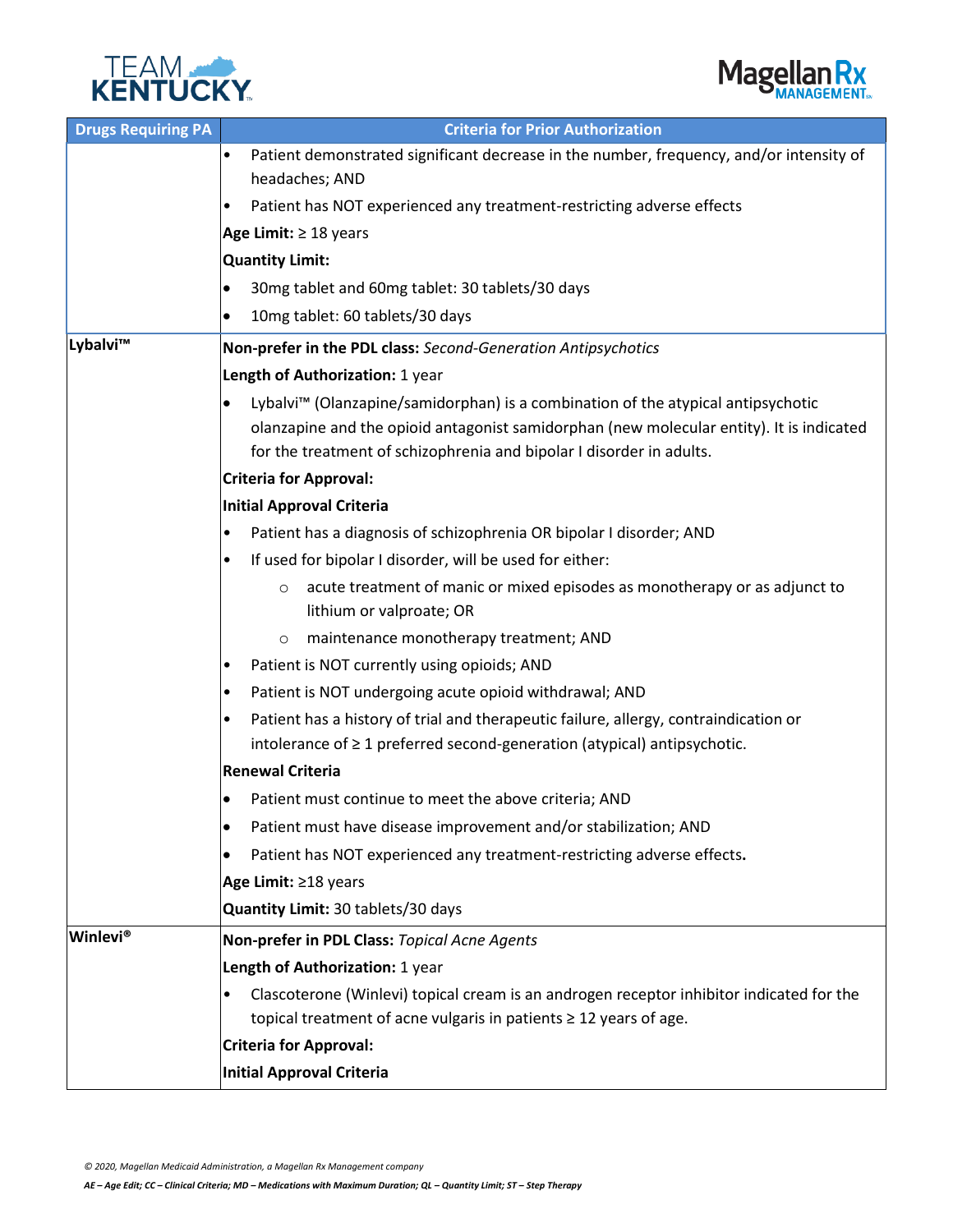



| <b>Drugs Requiring PA</b> | <b>Criteria for Prior Authorization</b>                                                                    |  |  |
|---------------------------|------------------------------------------------------------------------------------------------------------|--|--|
|                           | Patient has had a trial and failure, allergy, contraindication (including potential drug-drug<br>٠         |  |  |
|                           | interactions with other medications) or intolerance of $\geq 4$ preferred or covered over-the-             |  |  |
|                           | counter (OTC) agents.                                                                                      |  |  |
|                           | Age Limit: ≥12 years                                                                                       |  |  |
| Azstarys™                 | Non-prefer in the PDL class: Central Nervous System: Stimulants And Related Agents                         |  |  |
|                           | Length of Authorization: 1 year                                                                            |  |  |
|                           | Serdexmethylphenidate/dexmethylphenidate (Azstarys) is a central nervous system (CNS)<br>$\bullet$         |  |  |
|                           | stimulant indicated for the treatment of attention deficit hyperactivity disorder (ADHD) in                |  |  |
|                           | patients aged $\geq 6$ years old.                                                                          |  |  |
|                           | <b>Criteria for Approval:</b>                                                                              |  |  |
|                           | <b>Initial Approval Criteria</b>                                                                           |  |  |
|                           | Patient has a diagnosis of ADHD<br>$\bullet$                                                               |  |  |
|                           | Patient has a history of trial and therapeutic failure, allergy, contraindication (including<br>$\bullet$  |  |  |
|                           | potential drug-drug interactions with other medications) or intolerance to 1 preferred                     |  |  |
|                           | agent, unless otherwise specified.                                                                         |  |  |
|                           | <b>Therapeutic duplication limit:</b>                                                                      |  |  |
|                           | Patient is limited to one long-acting and one short-acting CNS agent for ADHD at a time<br>$\bullet$       |  |  |
|                           | within the quantity/dosing limits.                                                                         |  |  |
|                           | Age Limit: none                                                                                            |  |  |
|                           | Quantity Limit: 1 per day                                                                                  |  |  |
| Bylvay™                   | Non-prefer in the PDL class: Bile Salts                                                                    |  |  |
|                           | Length of Authorization: 1 year                                                                            |  |  |
|                           | Odevixibat (Bylvay) is an ileal bile acid transporter (IBAT) inhibitor indicated for the<br>$\bullet$      |  |  |
|                           | treatment of pruritus in patients ≥ 3 months of age with progressive familial intrahepatic                 |  |  |
|                           | cholestasis (PFIC).                                                                                        |  |  |
|                           | <b>Criteria for Approval:</b>                                                                              |  |  |
|                           | <b>Initial Approval Criteria</b>                                                                           |  |  |
|                           | Patient is diagnosed with progressive familial intrahepatic cholestasis (PFIC) type 1 or type<br>$\bullet$ |  |  |
|                           | 2, confirmed by a genetic test; AND                                                                        |  |  |
|                           | Odevixibat is prescribed by or in consultation with a specialist (e.g., gastroenterologist,<br>$\bullet$   |  |  |
|                           | hepatologist, dermatologist); AND                                                                          |  |  |
|                           | Patient has elevated serum bile acid concentration; AND<br>$\bullet$                                       |  |  |
|                           | Patient experiences persistent moderate to severe pruritus; AND<br>$\bullet$                               |  |  |
|                           | Patient has a history of trial and therapeutic failure, allergy, contraindication (including<br>$\bullet$  |  |  |
|                           | potential drug-drug interactions with other medications) or intolerance to at least 1                      |  |  |
|                           | pruritus treatment (e.g., ursodiol, cholestyramine, rifampin, naloxone, naltrexone,                        |  |  |
|                           | antihistamine).                                                                                            |  |  |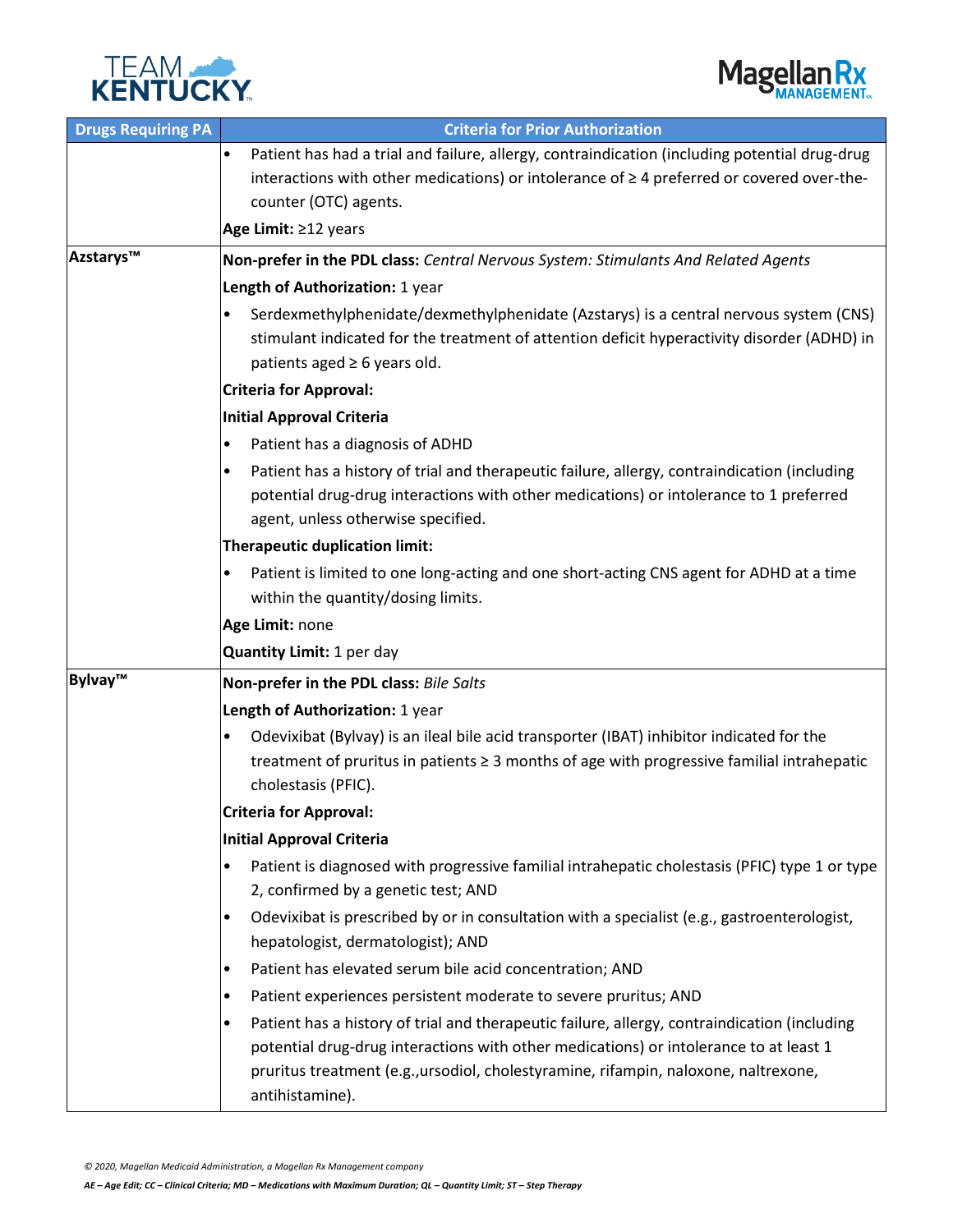



| <b>Drugs Requiring PA</b> | <b>Criteria for Prior Authorization</b>                                                                                                        |  |  |
|---------------------------|------------------------------------------------------------------------------------------------------------------------------------------------|--|--|
|                           | Note: use of these agents is off-label.                                                                                                        |  |  |
|                           | <b>Renewal Criteria</b>                                                                                                                        |  |  |
|                           | Patient has experienced a reduction in serum bile acids from baseline; AND<br>$\bullet$                                                        |  |  |
|                           | Patient has experienced an improvement in pruritus; AND<br>٠                                                                                   |  |  |
|                           | Patient has NOT experienced any treatment-restricting adverse effects                                                                          |  |  |
|                           | <b>Quantity Limit:</b> Maximum daily dose = 6 mg                                                                                               |  |  |
|                           | 200 mcg oral pellets: 2 per day; 60 per 30 days<br>$\bullet$                                                                                   |  |  |
|                           | 400 mcg capsule: 2 per day; 60 per 30 days<br>٠                                                                                                |  |  |
|                           | 600 mcg oral pellets: 5 per day; 150 per 30 days<br>٠                                                                                          |  |  |
|                           | 1,200 mcg capsule: 5 per day; 150 per 30 days                                                                                                  |  |  |
| Livmarli <sup>™</sup>     | Non-prefer in the PDL class: Bile Salts                                                                                                        |  |  |
|                           | Length of Authorization: 1 year                                                                                                                |  |  |
|                           | Maralixibat (Livmarli), an ileal bile acid transporter (IBAT) inhibitor, is indicated for the                                                  |  |  |
|                           | treatment of cholestatic pruritus in patients ≥ 1 year of age with Alagille syndrome (ALGS).                                                   |  |  |
|                           | <b>Criteria for Approval:</b>                                                                                                                  |  |  |
|                           | <b>Initial Approval Criteria</b>                                                                                                               |  |  |
|                           | Patient is diagnosed with Alagille syndrome; AND                                                                                               |  |  |
|                           | Maralixibat is prescribed by or in consultation with a specialist (e.g., gastroenterologist,<br>٠                                              |  |  |
|                           | hepatologist, dermatologist); AND                                                                                                              |  |  |
|                           | Patient has evidence of cholestasis, as evidenced by $\geq 1$ of the following:<br>٠                                                           |  |  |
|                           | Serum bile acid > 3 times upper limit of normal (ULN) for age<br>$\circ$                                                                       |  |  |
|                           | Conjugated bilirubin > 1 mg/dL<br>$\circ$                                                                                                      |  |  |
|                           | Gamma glutamyl transferase (GGT) > 3 times ULN for age<br>$\circ$                                                                              |  |  |
|                           | Fat soluble vitamin deficiency not otherwise explained<br>$\circ$                                                                              |  |  |
|                           | Intractable pruritus only explained by liver disease; AND                                                                                      |  |  |
|                           | Patient experiences persistent moderate to severe pruritus; AND<br>٠                                                                           |  |  |
|                           | Patient has a history of trial and therapeutic failure, allergy, contraindication (including<br>٠                                              |  |  |
|                           | potential drug-drug interactions with other medications) or intolerance to at least 1                                                          |  |  |
|                           | pruritus treatment (e.g., ursodiol, cholestyramine, rifampin, naloxone, naltrexone,<br>antihistamine). Note: use of these agents are off-label |  |  |
|                           | <b>Renewal Criteria</b>                                                                                                                        |  |  |
|                           | Patient has experienced a reduction in serum bile acids from baseline and an improvement<br>$\bullet$                                          |  |  |
|                           | in pruritus; AND                                                                                                                               |  |  |
|                           | Patient has NOT experienced any treatment-restricting adverse effects<br>٠                                                                     |  |  |
|                           | Maximum Dose Limit: 28.5mg (3mL) per day                                                                                                       |  |  |
| Opzelura™                 | Non-prefer in the PDL class: Immunomodulators, Atopic Dermatitis                                                                               |  |  |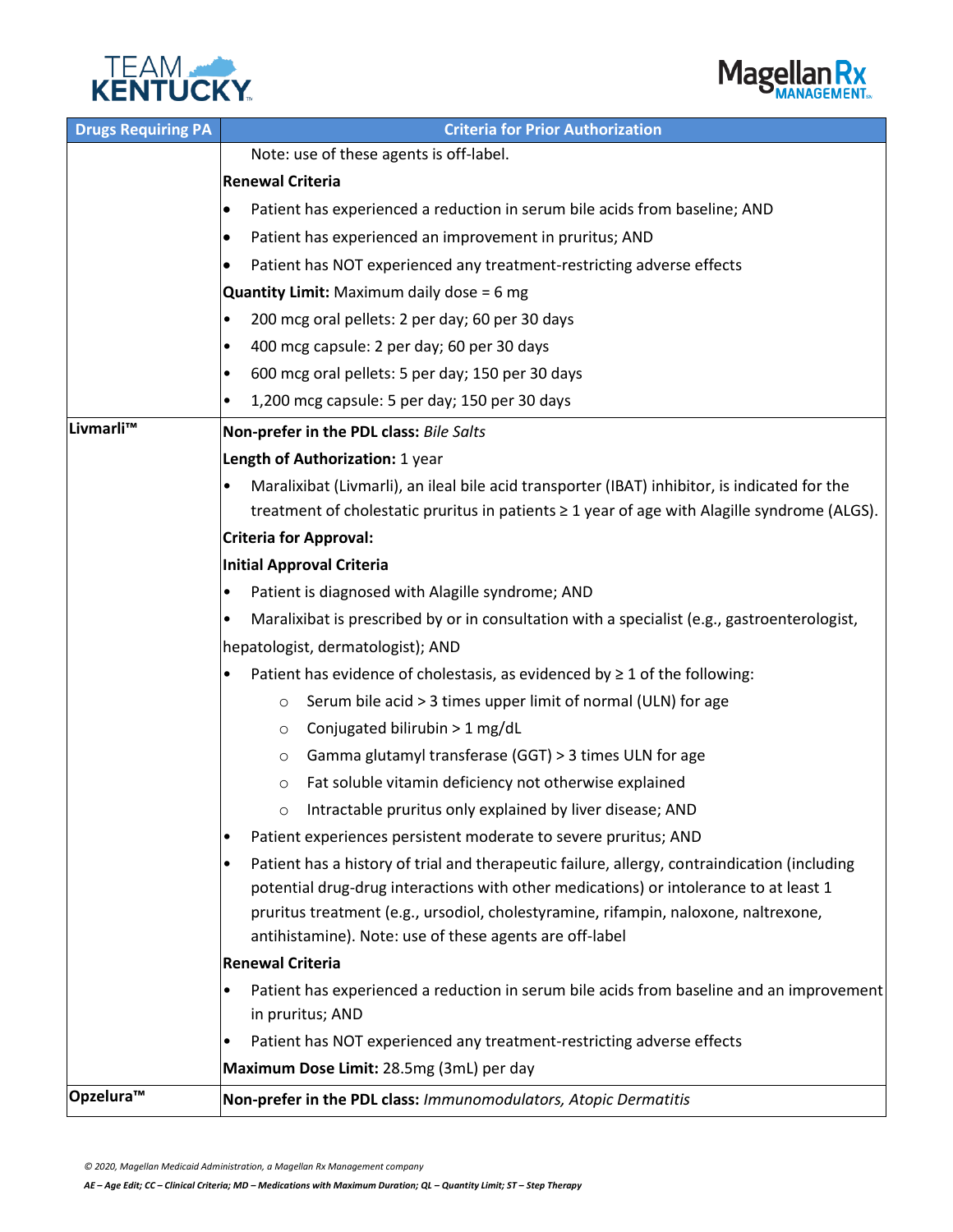



| <b>Drugs Requiring PA</b> | <b>Criteria for Prior Authorization</b>                                                                                                                                                                                                                                                                                                                                                         |  |  |
|---------------------------|-------------------------------------------------------------------------------------------------------------------------------------------------------------------------------------------------------------------------------------------------------------------------------------------------------------------------------------------------------------------------------------------------|--|--|
|                           | Length of Authorization: 1 year                                                                                                                                                                                                                                                                                                                                                                 |  |  |
|                           | Ruxolitinib (Opzelura) is a Janus kinase (JAK) inhibitor that targets the JAK and signal<br>transducer and activator of transcription (STAT) pathway, indicated for short-term and<br>non-continuous chronic treat immunocompromised patients ≥ 12 years of age whose<br>disease is not adequately controlled with topical prescription therapies or when those<br>therapies are not advisable. |  |  |
|                           | <b>Criteria for Approval:</b>                                                                                                                                                                                                                                                                                                                                                                   |  |  |
|                           | Initial Approval Criteria                                                                                                                                                                                                                                                                                                                                                                       |  |  |
|                           | Patient has a diagnosis of mild to moderate atopic dermatitis; AND<br>٠                                                                                                                                                                                                                                                                                                                         |  |  |
|                           | Patient is NOT immunocompromised; AND<br>٠                                                                                                                                                                                                                                                                                                                                                      |  |  |
|                           | Patient has a history of trial and therapeutic failure, allergy, contraindication (including<br>potential drug-drug interactions with other medications) or intolerance to $\geq 2$ of the<br>following classes:                                                                                                                                                                                |  |  |
|                           | Prescription topical corticosteroids<br>$\circ$                                                                                                                                                                                                                                                                                                                                                 |  |  |
|                           | Topical calcineurin inhibitor (e.g., pimecrolimus or tacrolimus)<br>$\circ$                                                                                                                                                                                                                                                                                                                     |  |  |
|                           | Topical phosphodiesterase-4 inhibitor (e.g., crisaborole)<br>$\circ$                                                                                                                                                                                                                                                                                                                            |  |  |
|                           | <b>Renewal Criteria</b>                                                                                                                                                                                                                                                                                                                                                                         |  |  |
|                           | Patient must continue to meet the above criteria; AND<br>٠                                                                                                                                                                                                                                                                                                                                      |  |  |
|                           | Patient must have disease improvement and/or stabilization; AND                                                                                                                                                                                                                                                                                                                                 |  |  |
|                           | Patient has NOT experienced serious treatment-related adverse events.<br>٠                                                                                                                                                                                                                                                                                                                      |  |  |
|                           | Age Limit: $\geq$ 12 years old                                                                                                                                                                                                                                                                                                                                                                  |  |  |
| Rezurock™                 | Non-prefer in the PDL class: Immunosuppressants                                                                                                                                                                                                                                                                                                                                                 |  |  |
|                           | Length of Authorization: 1 year                                                                                                                                                                                                                                                                                                                                                                 |  |  |
|                           | Belumosudil (Rezurock), a kinase inhibitor that targets Rho-associated coiled-coil kinase<br>٠<br>(ROCK2), is indicated for the treatment of patients $\geq$ 12 years of age with chronic graft-<br>versushost disease (cGVHD) following failure of ≥ 2 prior lines of systemic therapy.                                                                                                        |  |  |
|                           | <b>Criteria for Approval:</b><br>Initial Approval Criteria                                                                                                                                                                                                                                                                                                                                      |  |  |
|                           |                                                                                                                                                                                                                                                                                                                                                                                                 |  |  |
|                           | Patient is post-allogenic stem cell transplant (generally 3 or more months); AND<br>$\bullet$                                                                                                                                                                                                                                                                                                   |  |  |
|                           | Patient has diagnosis of chronic graft-versus-host disease (cGVHD); AND<br>$\bullet$                                                                                                                                                                                                                                                                                                            |  |  |
|                           | Patient does not have histologic relapse of underlying cancer or post-transplant<br>$\bullet$<br>lymphoproliferative disease; AND                                                                                                                                                                                                                                                               |  |  |
|                           | Patient has had a trial and therapeutic failure, allergy, contraindication (including potential                                                                                                                                                                                                                                                                                                 |  |  |
|                           | drug-drug interactions with other medications) or intolerance of 2 preferred agents; AND                                                                                                                                                                                                                                                                                                        |  |  |
|                           | Will be used in combination with stable doses of systemic therapies for GVHD which must<br>$\bullet$<br>include, but are not limited to, corticosteroids, calcineurin inhibitors (cyclosporine;<br>tacrolimus), sirolimus, mycophenolate mofetil, methotrexate, or rituximab; AND                                                                                                               |  |  |

*AE – Age Edit; CC – Clinical Criteria; MD – Medications with Maximum Duration; QL – Quantity Limit; ST – Step Therapy*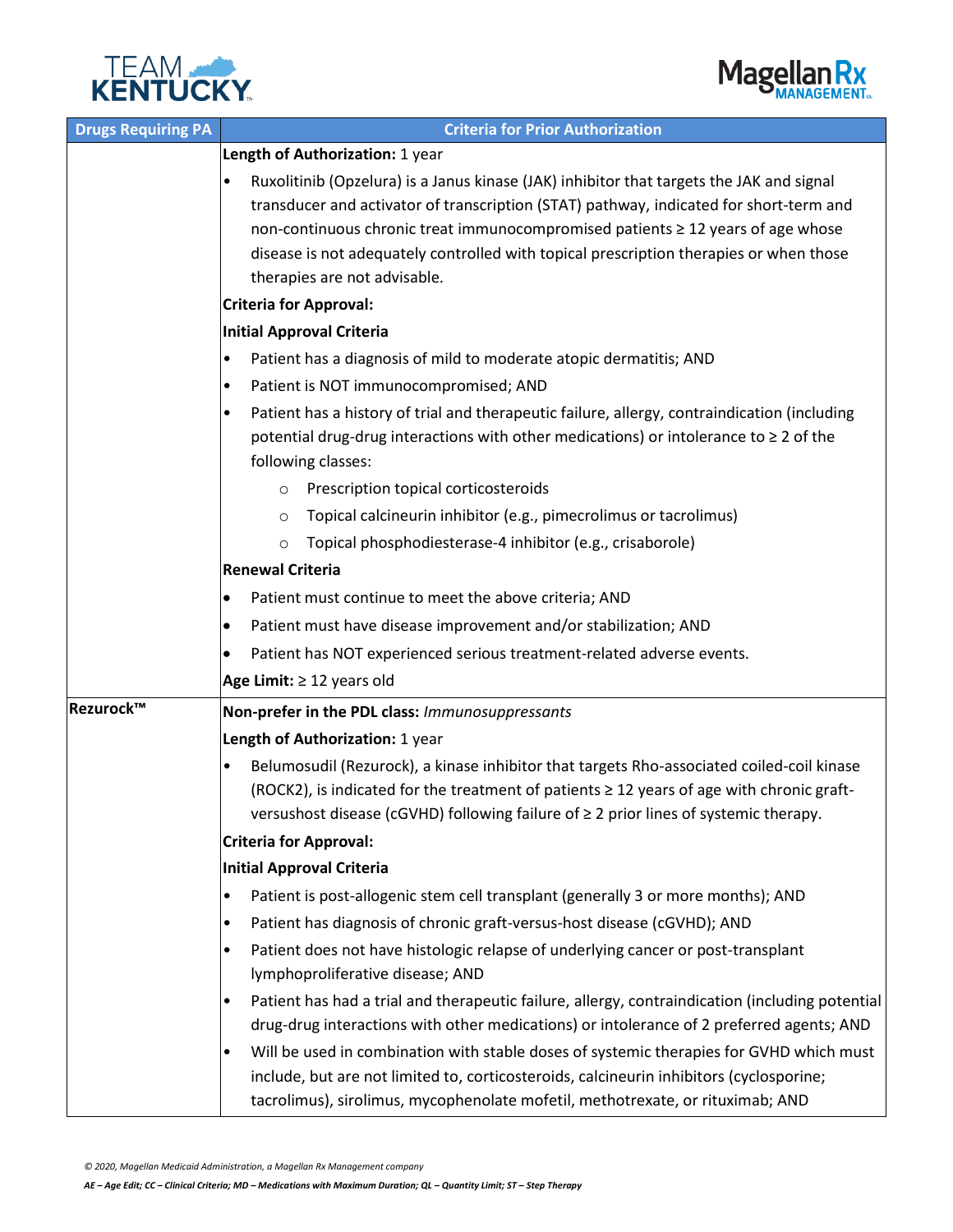



| <b>Drugs Requiring PA</b> | <b>Criteria for Prior Authorization</b>                                                                                                                                                                 |  |  |
|---------------------------|---------------------------------------------------------------------------------------------------------------------------------------------------------------------------------------------------------|--|--|
|                           | Belumosudil will not be used in combination with ibrutinib (subsequent therapy is<br>$\bullet$<br>allowed).                                                                                             |  |  |
|                           | <b>Renewal Criteria</b>                                                                                                                                                                                 |  |  |
|                           | Patient continues to meet the above criteria; AND<br>$\bullet$                                                                                                                                          |  |  |
|                           | Patient has not had unacceptable toxicity from the drug (e.g., grade 4 hepatotoxicity); AND<br>٠                                                                                                        |  |  |
|                           | Patient has had a positive response to therapy.<br>٠                                                                                                                                                    |  |  |
|                           | Age Limit: $\geq$ 12 years old                                                                                                                                                                          |  |  |
|                           | Quantity Limit: 1 per day                                                                                                                                                                               |  |  |
| Tyrvaya™                  | Non-prefer in the PDL class: Ophthalmic Immunomodulators                                                                                                                                                |  |  |
|                           | Length of Authorization: 1 year                                                                                                                                                                         |  |  |
|                           | Varenicline (Tyrvaya) is a partial nicotinic acetylcholine receptor agonist indicated for<br>treatment of the signs and symptoms of dry eye disease (DED) in adults.                                    |  |  |
|                           | <b>Criteria for Approval:</b>                                                                                                                                                                           |  |  |
|                           | <b>Initial Approval Criteria</b>                                                                                                                                                                        |  |  |
|                           | Patient has diagnosis of dry eye disease (DED); AND<br>$\bullet$                                                                                                                                        |  |  |
|                           | Prescribed by or in consultation with an ophthalmologist or optometrist; AND<br>٠                                                                                                                       |  |  |
|                           | Patient has had a trial and failure of preservative-free, nonprescription lubricating eye<br>drops (e.g., artificial tears); AND                                                                        |  |  |
|                           | Patient has had $\geq 1$ month trial and therapeutic failure, allergy, contraindication (including<br>potential drug-drug interactions with other medications) or intolerance of 2 preferred<br>agents. |  |  |
|                           | Prescriber has documented at least 1 of the following signs of DED:<br>٠                                                                                                                                |  |  |
|                           | Corneal fluorescein staining (CFS) score of $\geq 2$ points in any field on a 0 to 4 point<br>$\circ$<br>scale; OR                                                                                      |  |  |
|                           | Schirmer tear test (STT) of 1 to 10 mm in 5 minutes.<br>$\circ$                                                                                                                                         |  |  |
|                           | <b>Renewal Criteria</b>                                                                                                                                                                                 |  |  |
|                           | Patient continues to meet the above criteria; AND<br>$\bullet$                                                                                                                                          |  |  |
|                           | Patient has not had treatment-limiting adverse effects from the drug; AND<br>$\bullet$                                                                                                                  |  |  |
|                           | Patient has improvement in signs of DED, as measured by at least 1 of the following:<br>$\bullet$                                                                                                       |  |  |
|                           | Decrease in corneal fluorescein staining score; OR<br>$\bullet$                                                                                                                                         |  |  |
|                           | Increase in number of mm per 5 minutes using Schirmer tear test.<br>٠                                                                                                                                   |  |  |
|                           | Age Limit: $\geq$ 18 years old                                                                                                                                                                          |  |  |
|                           | Quantity Limit: 1 carton (2 bottles)/ 30 days                                                                                                                                                           |  |  |
| Skytrofa™                 | Non-prefer in the PDL class: Growth Hormones                                                                                                                                                            |  |  |
|                           | Length of Authorization: 1 year                                                                                                                                                                         |  |  |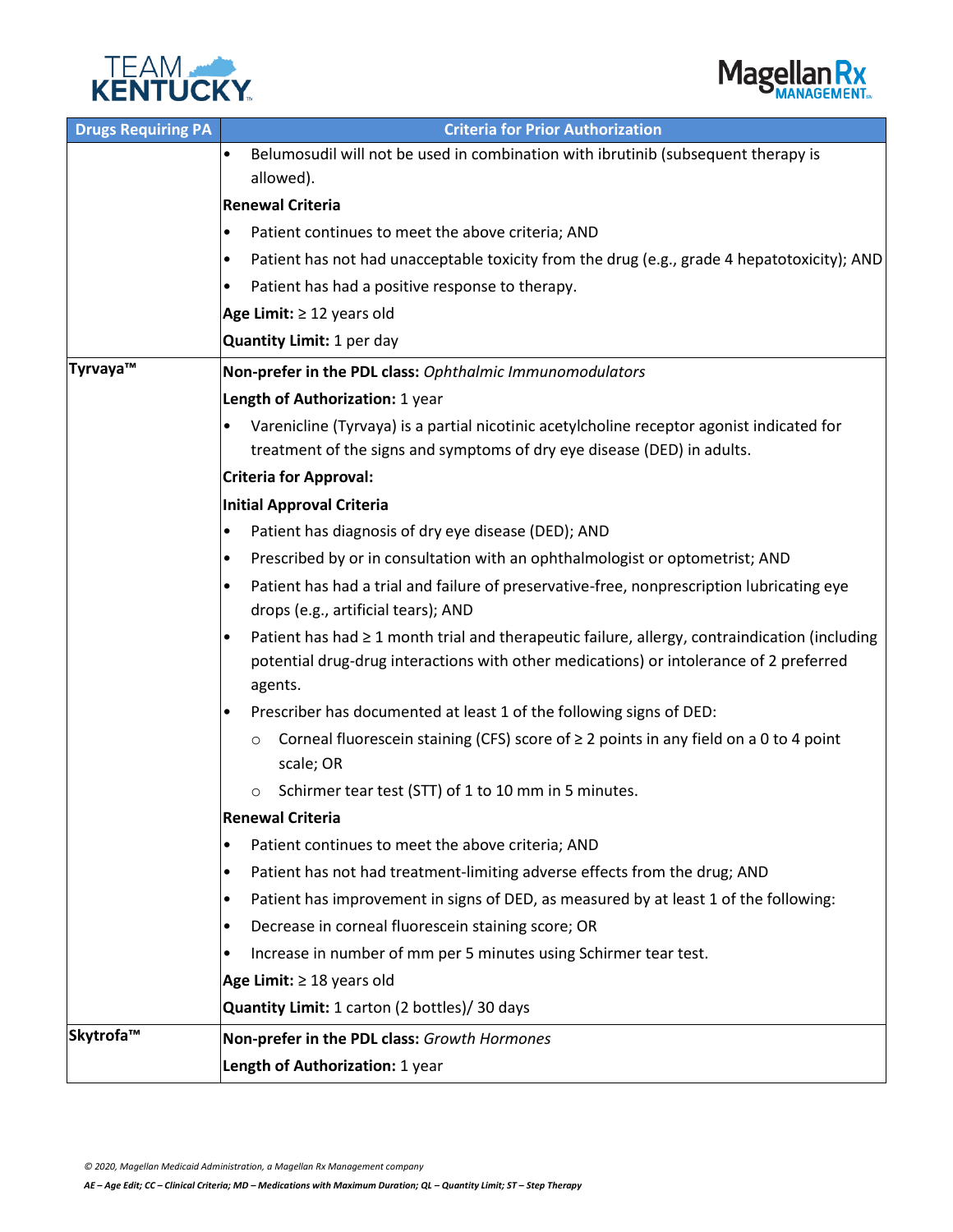



| <b>Drugs Requiring PA</b> | <b>Criteria for Prior Authorization</b>                                                                                                                                                                                                                                                                                                                                                                                                                                                                                                            |  |  |
|---------------------------|----------------------------------------------------------------------------------------------------------------------------------------------------------------------------------------------------------------------------------------------------------------------------------------------------------------------------------------------------------------------------------------------------------------------------------------------------------------------------------------------------------------------------------------------------|--|--|
|                           | Lonapegsomatropin-tcgd (Skytrofa) is a long-acting prodrug of a human GH (HGH;<br>$\bullet$<br>somatropin) made through recombinant DNA technology using Escherichia coli. It contains<br>somatropin conjugated to a methoxypolyethylene glycol carrier via a proprietary<br>TransCon <sup>™</sup> linker; this results in a pegylated form of human GH, indicated for the<br>treatment of pediatric patients $\geq 1$ year old who weigh $\geq 11.5$ kg and have growth failure<br>due to inadequate secretion of endogenous growth hormone (GH). |  |  |
|                           | <b>Criteria for Approval:</b>                                                                                                                                                                                                                                                                                                                                                                                                                                                                                                                      |  |  |
|                           | <b>Initial Approval Criteria</b>                                                                                                                                                                                                                                                                                                                                                                                                                                                                                                                   |  |  |
|                           | Patient has growth failure secondary to growth hormone deficiency (GHD); AND<br>$\bullet$                                                                                                                                                                                                                                                                                                                                                                                                                                                          |  |  |
|                           | Patient does NOT have a hypersensitivity to any somatropin product or any of the<br>$\bullet$<br>excipients; AND                                                                                                                                                                                                                                                                                                                                                                                                                                   |  |  |
|                           | Pediatric patient must NOT have closed epiphyses; AND<br>$\bullet$                                                                                                                                                                                                                                                                                                                                                                                                                                                                                 |  |  |
|                           | Patient does NOT have active malignancy; AND<br>$\bullet$                                                                                                                                                                                                                                                                                                                                                                                                                                                                                          |  |  |
|                           | Patient does NOT have active proliferative or severe non-proliferative diabetic<br>$\bullet$<br>retinopathy; AND                                                                                                                                                                                                                                                                                                                                                                                                                                   |  |  |
|                           | Patient does NOT have, or previously had, an intracranial tumor growth as confirmed by a<br>$\bullet$<br>sellar MRI scan with contrast; AND                                                                                                                                                                                                                                                                                                                                                                                                        |  |  |
|                           | Patient does NOT have Prader-Willi syndrome with ≥ 1 of the following risk factors: severe<br>$\bullet$<br>obesity, have a history of upper airway obstruction or sleep apnea or have severe<br>respiratory impairment, or unidentified respiratory infection; AND                                                                                                                                                                                                                                                                                 |  |  |
|                           | Patient must have tried and failed 2 preferred short-acting growth hormone products due<br>$\bullet$<br>to frequency of administration or adherence.                                                                                                                                                                                                                                                                                                                                                                                               |  |  |
|                           | <b>Renewal Criteria</b>                                                                                                                                                                                                                                                                                                                                                                                                                                                                                                                            |  |  |
|                           | Patient continues to meet the above criteria; AND<br>$\bullet$                                                                                                                                                                                                                                                                                                                                                                                                                                                                                     |  |  |
|                           | Patient has not had unacceptable toxicity from the drug; AND<br>$\bullet$                                                                                                                                                                                                                                                                                                                                                                                                                                                                          |  |  |
|                           | Patient has a positive response compared to pre-treatment baseline<br>٠                                                                                                                                                                                                                                                                                                                                                                                                                                                                            |  |  |
| Livtencity™               | <b>Non-PDL Medication</b>                                                                                                                                                                                                                                                                                                                                                                                                                                                                                                                          |  |  |
|                           | Length of Authorization: 6 month initial, 6 month renewal                                                                                                                                                                                                                                                                                                                                                                                                                                                                                          |  |  |
|                           | Maribavir (Livtencity) is a cytomegalovirus (CMV) pUL97 kinase inhibitor indicated for the<br>$\bullet$<br>treatment of adults and pediatric patients ( $\geq$ 12 years of age and weighing $\geq$ 35 kg) with<br>posttransplant CMV infection/disease that is refractory to treatment (with or without<br>genotypic resistance) with ganciclovir, valganciclovir, cidofovir, or foscarnet.                                                                                                                                                        |  |  |
|                           | <b>Criteria for Approval:</b>                                                                                                                                                                                                                                                                                                                                                                                                                                                                                                                      |  |  |
|                           | Initial Approval Criteria                                                                                                                                                                                                                                                                                                                                                                                                                                                                                                                          |  |  |
|                           | Patient is a recipient of a hematopoietic stem cell or solid organ transplant; AND<br>$\bullet$                                                                                                                                                                                                                                                                                                                                                                                                                                                    |  |  |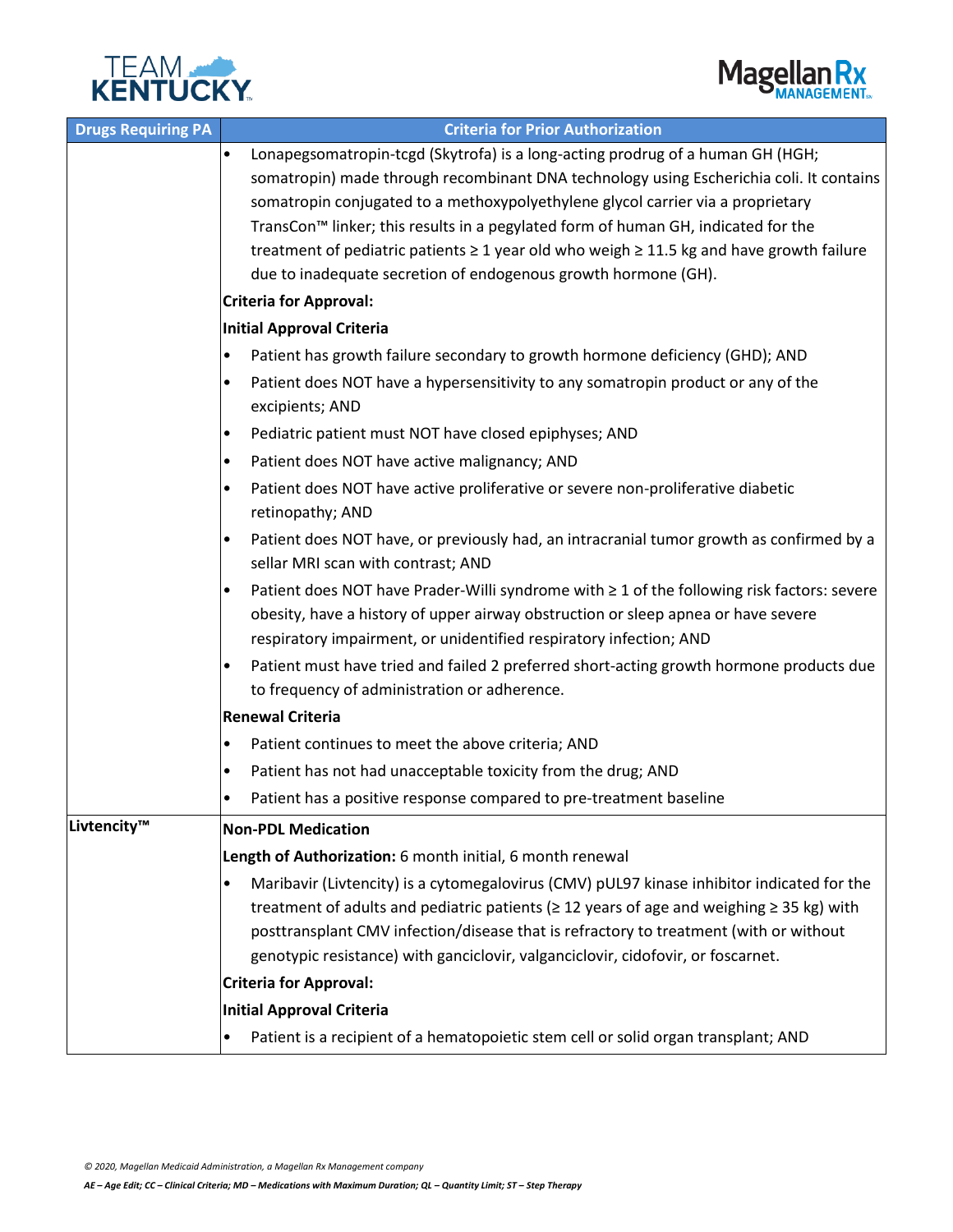



| <b>Drugs Requiring PA</b> | <b>Criteria for Prior Authorization</b>                                                                                                                                         |  |  |
|---------------------------|---------------------------------------------------------------------------------------------------------------------------------------------------------------------------------|--|--|
|                           | Patient has documented cytomegalovirus (CMV) infection in whole blood or plasma<br>$\bullet$                                                                                    |  |  |
|                           | (screening value ≥ 2,730 IU/mL in whole blood or ≥ 910 IU/mL in plasma) in 2 consecutive<br>assessments separated by $\geq 1$ day; AND                                          |  |  |
|                           | Patient has current CMV infection that is refractory to anti-CMV treatment agents<br>٠                                                                                          |  |  |
|                           | (ganciclovir, valganciclovir, cidofovir, or foscarnet); AND                                                                                                                     |  |  |
|                           | Maribavir will NOT be co-administered with ganciclovir or valganciclovir; AND<br>$\bullet$                                                                                      |  |  |
|                           | Patient will be monitored for clinically important drug interactions that could result in<br>$\bullet$<br>decreased therapeutic effect of maribavir.                            |  |  |
|                           | <b>Renewal Criteria</b>                                                                                                                                                         |  |  |
|                           | Patient must continue to meet the above criteria; AND<br>$\bullet$                                                                                                              |  |  |
|                           | Patient must have disease improvement and/or stabilization OR improvement in the slope<br>٠                                                                                     |  |  |
|                           | of decline (> 1 log10 decrease in CMV DNA level in whole blood or plasma after 14 days or                                                                                       |  |  |
|                           | longer treatment); AND                                                                                                                                                          |  |  |
|                           | Patient has NOT experienced any treatment-restricting adverse effects; AND<br>$\bullet$                                                                                         |  |  |
|                           | Patient is NOT a non-responder (resistant) to maribavir.<br>٠                                                                                                                   |  |  |
|                           | Age Limit: 12 years old                                                                                                                                                         |  |  |
|                           | Quantity Limit: none                                                                                                                                                            |  |  |
| Exkivity™                 | Non-PDL Class: Oral Oncology, Lung                                                                                                                                              |  |  |
|                           | Length of Authorization: 1 year                                                                                                                                                 |  |  |
|                           | Mobocertinib (Exkivity), is a kinase inhibitor indicated for the treatment of adult patients<br>$\bullet$                                                                       |  |  |
|                           | with locally advanced or metastatic non-small cell lung cancer (NSCLC) with epidermal                                                                                           |  |  |
|                           | growth factor receptor (EGFR) exon 20 insertion (ex20ins) mutations, as detected by a<br>United States (US) Food and Drug Administration (FDA)-approved test, whose disease has |  |  |
|                           | progressed on or after platinum-based chemotherapy.                                                                                                                             |  |  |
|                           | <b>Criteria for Approval:</b>                                                                                                                                                   |  |  |
|                           | Initial Approval Criteria                                                                                                                                                       |  |  |
|                           | Patient has a diagnosis of non-small cell lung cancer (NSCLC); AND<br>$\bullet$                                                                                                 |  |  |
|                           | Patient has locally advanced or metastatic NSCLC; AND<br>٠                                                                                                                      |  |  |
|                           | Patient's disease has epidermal growth factor receptor (EGFR) exon 20 insertion mutations<br>$\bullet$                                                                          |  |  |
|                           | as detected by a FDA or Clinical Laboratory Improvement Amendments (CLIA)-compliant                                                                                             |  |  |
|                           | test; AND                                                                                                                                                                       |  |  |
|                           | Patient has disease progression on or subsequent to platinum-based chemotherapy; AND<br>$\bullet$                                                                               |  |  |
|                           | Patient does NOT have untreated brain metastases (clinically stable, treated,<br>٠                                                                                              |  |  |
|                           | asymptomatic brain metastases are allowed); AND                                                                                                                                 |  |  |
|                           | Patient does NOT have a history of interstitial lung disease (ILD), radiation pneumonitis<br>٠                                                                                  |  |  |
|                           | that required steroid treatment, or drug related pneumonitis; AND                                                                                                               |  |  |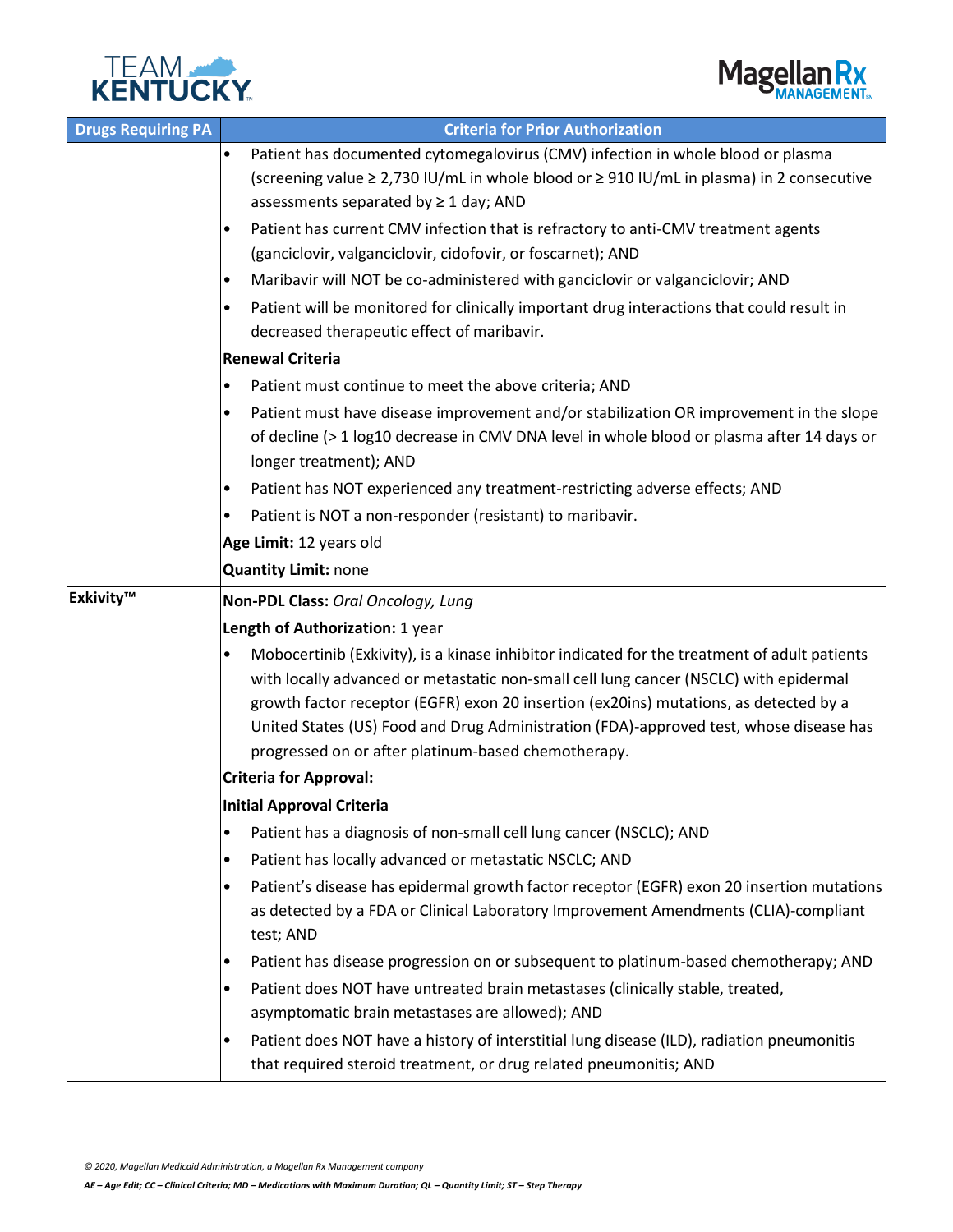



| <b>Drugs Requiring PA</b> | <b>Criteria for Prior Authorization</b>                                                                                                                                                                                                                 |  |  |
|---------------------------|---------------------------------------------------------------------------------------------------------------------------------------------------------------------------------------------------------------------------------------------------------|--|--|
|                           | Left ventricular ejection fraction (LVEF) is measured prior to initiating therapy and will be<br>$\bullet$                                                                                                                                              |  |  |
|                           | assessed at regular intervals during treatment; AND                                                                                                                                                                                                     |  |  |
|                           | Patient does NOT have prolonged QTc interval; AND<br>٠                                                                                                                                                                                                  |  |  |
|                           | NOT used in combination with amivantamab-vmjw (Rybrevant); AND<br>٠                                                                                                                                                                                     |  |  |
|                           | Prescriber attestation QTc and electrolytes will be monitored at baseline and periodically<br>$\bullet$                                                                                                                                                 |  |  |
|                           | during treatment;                                                                                                                                                                                                                                       |  |  |
|                           | Abnormalities in sodium, potassium, calcium, and magnesium will be corrected prior to<br>$\bullet$<br>initiating therapy; AND                                                                                                                           |  |  |
|                           | Patient is not pregnant; AND<br>٠                                                                                                                                                                                                                       |  |  |
|                           | Females of reproductive potential will use nonhormonal contraception during treatment<br>٠<br>and for 1 month following the last dose; OR                                                                                                               |  |  |
|                           | Males with female partners of reproductive potential will use effective contraception<br>$\bullet$<br>during treatment and for 1 week after the last dose.                                                                                              |  |  |
|                           | <b>Renewal Criteria</b>                                                                                                                                                                                                                                 |  |  |
|                           | Patient must continue to meet above criteria; AND<br>$\bullet$                                                                                                                                                                                          |  |  |
|                           | Patient must have disease stabilization and/or decrease in size of tumor or tumor spread;<br>$\bullet$<br><b>AND</b>                                                                                                                                    |  |  |
|                           | Patient has NOT experienced any unacceptable toxicity.<br>٠                                                                                                                                                                                             |  |  |
|                           | Age Limit: $\geq$ 18 years old                                                                                                                                                                                                                          |  |  |
|                           | Quantity Limit: 4 per day                                                                                                                                                                                                                               |  |  |
| <b>Scemblix®</b>          | Non-PDL Class: Oral Oncology                                                                                                                                                                                                                            |  |  |
|                           | Length of Authorization: 1 year                                                                                                                                                                                                                         |  |  |
|                           | Scemblix (asciminib) is an ABL/BCR-ABL1 tyrosine kinase inhibitor (TKI) indicated for the<br>٠                                                                                                                                                          |  |  |
|                           | treatment of Philadelphia chromosome-positive chronic myeloid leukemia (Ph+ CML) in                                                                                                                                                                     |  |  |
|                           | chronic phase (CP), previously treated with 2 or more TKIs or with T315I mutation.                                                                                                                                                                      |  |  |
|                           | <b>Criteria for Approval:</b>                                                                                                                                                                                                                           |  |  |
|                           | Initial Approval Criteria                                                                                                                                                                                                                               |  |  |
|                           | Patient has a diagnosis of chronic myeloid leukemia (CML); AND<br>$\bullet$                                                                                                                                                                             |  |  |
|                           | Patient's disease is Philadelphia chromosome-positive (Ph+); AND<br>٠                                                                                                                                                                                   |  |  |
|                           | Patient has chronic phase disease; AND<br>٠                                                                                                                                                                                                             |  |  |
|                           | Patient is resistant, or intolerant, or had an inadequate response to prior therapy<br>$\circ$<br>consisting of a 3 month trial or longer, with $\geq 2$ tyrosine kinase inhibitors (e.g.,<br>imatinib, bosutinib, dasatinib, nilotinib, ponatinib); OR |  |  |
|                           | Patient has the T315I mutation; AND<br>$\circ$                                                                                                                                                                                                          |  |  |
|                           | Patient does NOT have uncontrolled hypertension; AND<br>٠                                                                                                                                                                                               |  |  |
|                           | Patient's serum lipase and amylase levels will be measured periodically during treatment;<br>$\bullet$<br><b>AND</b>                                                                                                                                    |  |  |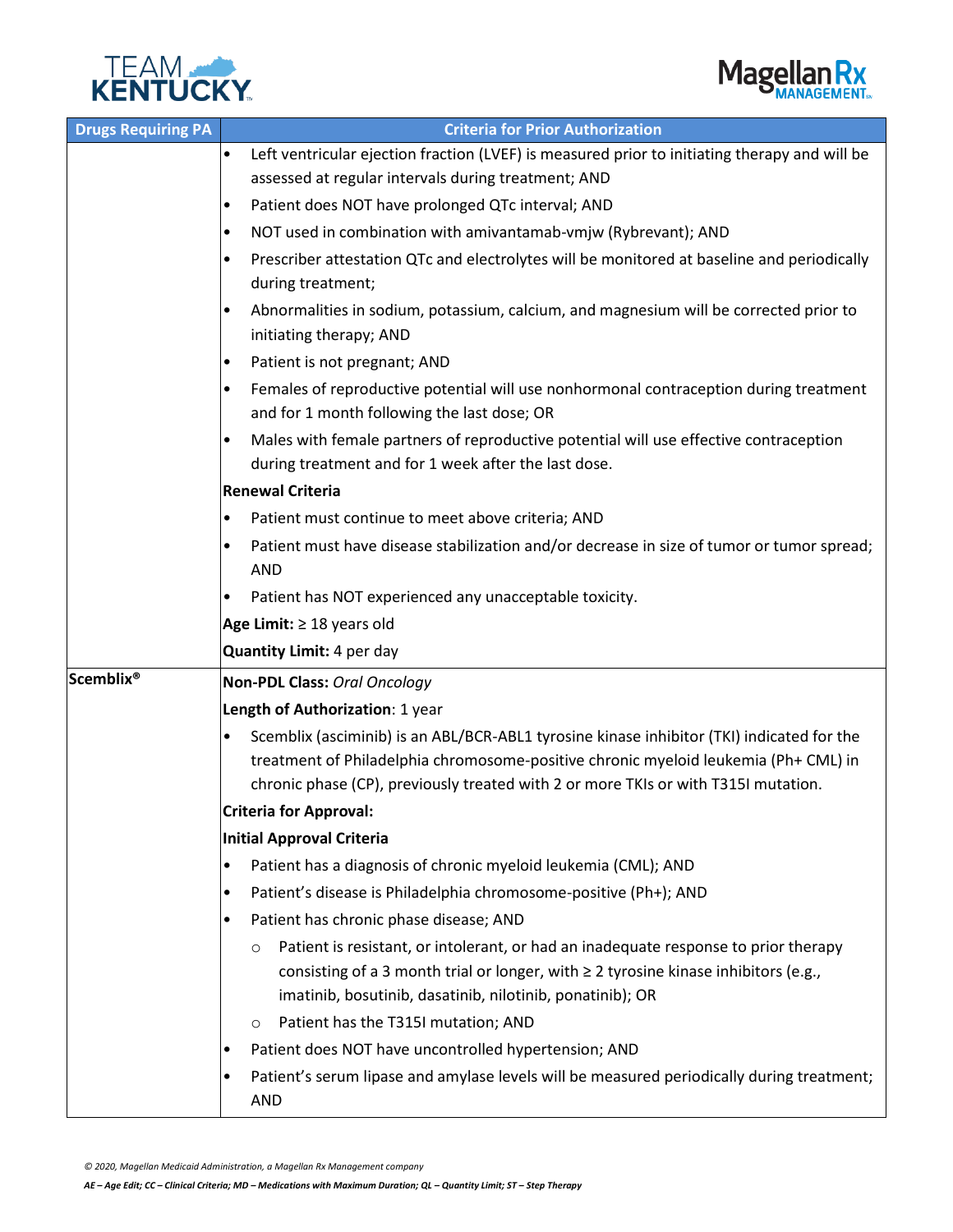



| <b>Drugs Requiring PA</b> | <b>Criteria for Prior Authorization</b>                                                                                                                                                                                                                                                                                                                                                    |  |  |
|---------------------------|--------------------------------------------------------------------------------------------------------------------------------------------------------------------------------------------------------------------------------------------------------------------------------------------------------------------------------------------------------------------------------------------|--|--|
|                           | Patient will be monitored and managed according to the prescribing information for<br>$\bullet$<br>myelosuppression, cardiovascular toxicities, and hypersensitivity; AND                                                                                                                                                                                                                  |  |  |
|                           | Female patients of reproductive potential have a negative pregnancy test prior to starting<br>asciminib therapy and have been counselled to use effective contraception during therapy<br>and for 1 week after the last dose.                                                                                                                                                              |  |  |
|                           | <b>Renewal Criteria</b>                                                                                                                                                                                                                                                                                                                                                                    |  |  |
|                           | Patient continues to meet initial approval criteria; AND<br>$\bullet$                                                                                                                                                                                                                                                                                                                      |  |  |
|                           | Patient has NOT experienced unacceptable toxicity from the drug. (Examples of<br>٠                                                                                                                                                                                                                                                                                                         |  |  |
|                           | unacceptable toxicity include myelosuppression, pancreatic toxicity, hypertension,<br>hypersensitivity, cardiovascular toxicity, etc.); AND                                                                                                                                                                                                                                                |  |  |
|                           | Physician attestation that patient has been adherent to therapy; AND<br>٠                                                                                                                                                                                                                                                                                                                  |  |  |
|                           | Patient has had a positive response to treatment<br>٠                                                                                                                                                                                                                                                                                                                                      |  |  |
|                           | Age Limit: $\geq$ 18 years old                                                                                                                                                                                                                                                                                                                                                             |  |  |
|                           | Quantity Limit: Maximum dose is 400 mg/day                                                                                                                                                                                                                                                                                                                                                 |  |  |
|                           | 20 mg (2 tablets/day): 60 tablets/30 days<br>$\bullet$                                                                                                                                                                                                                                                                                                                                     |  |  |
|                           | 40 mg (10 tablets/day): 300 tablets/30 days<br>$\bullet$                                                                                                                                                                                                                                                                                                                                   |  |  |
| <b>Welireg®</b>           | Non-PDL Class: Oral Oncology                                                                                                                                                                                                                                                                                                                                                               |  |  |
|                           | Length of Authorization: 1 year                                                                                                                                                                                                                                                                                                                                                            |  |  |
|                           | Belzutifan (Welireg), a hypoxia-inducible factor-2 alpha (HIF-2 $\alpha$ ) inhibitor, indicated for the<br>$\bullet$<br>treatment of adult patients with von Hippel-Lindau (VHL) disease who require therapy for<br>associated renal cell carcinoma (RCC), central nervous system (CNS) hemangioblastomas,<br>or pancreatic neuroendocrine tumors (pNET), not requiring immediate surgery. |  |  |
|                           | <b>Criteria for Approval:</b>                                                                                                                                                                                                                                                                                                                                                              |  |  |
|                           | <b>Initial Approval Criteria</b>                                                                                                                                                                                                                                                                                                                                                           |  |  |
|                           | Patient has a diagnosis of Von Hippel-Lindau Disease (VHL) based on a germline VHL-<br>alteration; AND                                                                                                                                                                                                                                                                                     |  |  |
|                           | Patient has $\geq 1$ of the following associated tumors:<br>$\bullet$                                                                                                                                                                                                                                                                                                                      |  |  |
|                           | Renal cell carcinoma (RCC) [note: may be confirmed radiologically only]; OR<br>O                                                                                                                                                                                                                                                                                                           |  |  |
|                           | CNS hemangioblastomas; OR<br>O                                                                                                                                                                                                                                                                                                                                                             |  |  |
|                           | Pancreatic neuroendocrine tumors (pNET); AND<br>O                                                                                                                                                                                                                                                                                                                                          |  |  |
|                           | Patient does not have an immediate need for surgical intervention for tumor treatment                                                                                                                                                                                                                                                                                                      |  |  |
|                           | OR have evidence of metastatic disease; AND                                                                                                                                                                                                                                                                                                                                                |  |  |
|                           | Patient has a serum hemoglobin level of at least 9 mg/dL: AN<br>٠                                                                                                                                                                                                                                                                                                                          |  |  |
|                           | <b>Renewal Criteria</b>                                                                                                                                                                                                                                                                                                                                                                    |  |  |
|                           | Patient must continue to meet the above criteria; AND<br>$\bullet$                                                                                                                                                                                                                                                                                                                         |  |  |
|                           | Patient has not had unacceptable toxicity from the drug; AND<br>$\bullet$                                                                                                                                                                                                                                                                                                                  |  |  |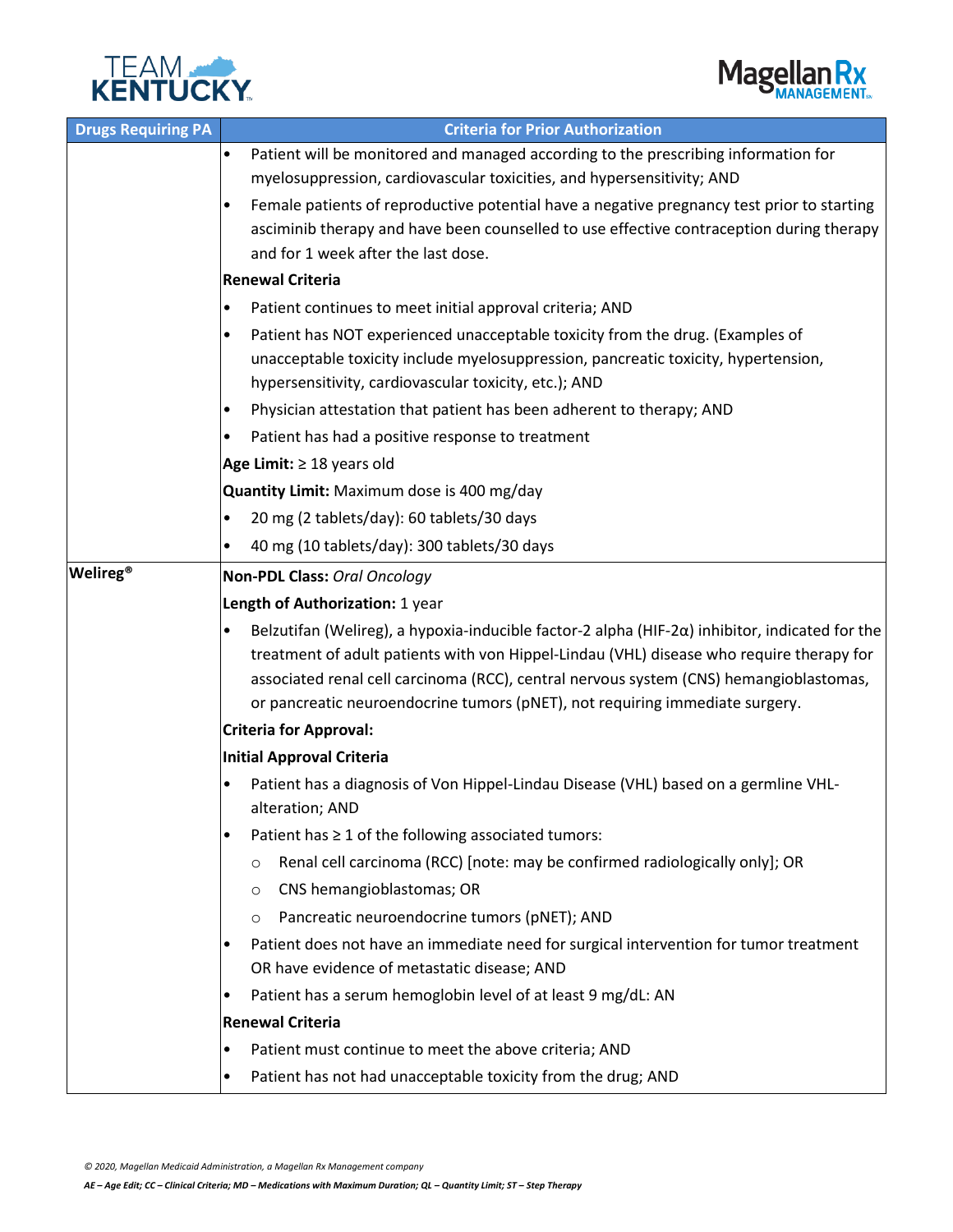



| <b>Drugs Requiring PA</b> | <b>Criteria for Prior Authorization</b>                                                                                                                                                                                                                                                                                                                                                                                                                                                                                                      |  |  |  |  |
|---------------------------|----------------------------------------------------------------------------------------------------------------------------------------------------------------------------------------------------------------------------------------------------------------------------------------------------------------------------------------------------------------------------------------------------------------------------------------------------------------------------------------------------------------------------------------------|--|--|--|--|
|                           | Treatment has resulted in disease response, as defined by stabilization of disease or<br>$\bullet$                                                                                                                                                                                                                                                                                                                                                                                                                                           |  |  |  |  |
|                           | decrease in size of tumor or tumor spread.                                                                                                                                                                                                                                                                                                                                                                                                                                                                                                   |  |  |  |  |
|                           | Age Limit: $\geq$ 18 years old                                                                                                                                                                                                                                                                                                                                                                                                                                                                                                               |  |  |  |  |
|                           | Quantity Limit: 90 tablets/ 30 days                                                                                                                                                                                                                                                                                                                                                                                                                                                                                                          |  |  |  |  |
| Tukysa <sup>®</sup>       | Non-PDL Class: Oral Oncology, Breast                                                                                                                                                                                                                                                                                                                                                                                                                                                                                                         |  |  |  |  |
|                           | Length of Authorization: 1 year                                                                                                                                                                                                                                                                                                                                                                                                                                                                                                              |  |  |  |  |
|                           | Tucatinib is an oral tyrosine kinase inhibitor (TKI) that is highly selective for human<br>٠<br>epidermal growth factor receptor 2 (HER2) and has minimal inhibition of epidermal growth<br>factor receptor (EGFR). Tucatinib is indicated in combination with capecitabine and<br>trastuzumab in adult patients for the treatment of advanced unresectable or metastatic<br>HER2-positive breast cancer, including patients with brain metastases, who have received<br>1 or more prior anti-HER2-based regimens in the metastatic setting. |  |  |  |  |
|                           | <b>Criteria for Approval:</b>                                                                                                                                                                                                                                                                                                                                                                                                                                                                                                                |  |  |  |  |
|                           | <b>Initial Approval Criteria</b>                                                                                                                                                                                                                                                                                                                                                                                                                                                                                                             |  |  |  |  |
|                           | Patient is ≥ 18 years old; AND<br>٠                                                                                                                                                                                                                                                                                                                                                                                                                                                                                                          |  |  |  |  |
|                           | Patient has a diagnosis of breast cancer; AND<br>٠                                                                                                                                                                                                                                                                                                                                                                                                                                                                                           |  |  |  |  |
|                           | Patient's disease is human epidermal growth factor receptor (HER2-positive); AND<br>$\bullet$                                                                                                                                                                                                                                                                                                                                                                                                                                                |  |  |  |  |
|                           | Patient's disease is unresectable, locally advanced, or metastatic; AND<br>٠                                                                                                                                                                                                                                                                                                                                                                                                                                                                 |  |  |  |  |
|                           | Used as subsequent therapy in combination with trastuzumab and capecitabine; AND<br>$\bullet$                                                                                                                                                                                                                                                                                                                                                                                                                                                |  |  |  |  |
|                           | Patient has been previously treated with the following antiHER2 directed therapies:<br>$\bullet$<br>trastuzumab, pertuzumab, and adotrastuzumab emtansine; alone or in combination with<br>at least 1 in the metastatic setting; OR                                                                                                                                                                                                                                                                                                          |  |  |  |  |
|                           | Patient has neurologically stable brain metastases related to breast cancer; AND<br>$\bullet$                                                                                                                                                                                                                                                                                                                                                                                                                                                |  |  |  |  |
|                           | Patient does NOT have leptomeningeal disease; AND<br>٠                                                                                                                                                                                                                                                                                                                                                                                                                                                                                       |  |  |  |  |
|                           | Used as subsequent therapy in combination with trastuzumab and capecitabine; AND<br>$\bullet$                                                                                                                                                                                                                                                                                                                                                                                                                                                |  |  |  |  |
|                           | Patient has been previously treated with the following antiHER2 directed therapies:<br>trastuzumab, pertuzumab, and adotrastuzumab emtansine; alone or in combination with<br>at least 1 in the metastatic setting                                                                                                                                                                                                                                                                                                                           |  |  |  |  |
|                           | <b>Renewal Criteria</b>                                                                                                                                                                                                                                                                                                                                                                                                                                                                                                                      |  |  |  |  |
|                           | Patient must continue to meet the above initial criteria, such as concomitant therapy<br>$\bullet$<br>requirements (not including prerequisite therapy); AND                                                                                                                                                                                                                                                                                                                                                                                 |  |  |  |  |
|                           | Disease response with treatment, as defined by stabilization of disease or decrease in size<br>$\bullet$<br>of tumor or tumor spread; AND                                                                                                                                                                                                                                                                                                                                                                                                    |  |  |  |  |
|                           | Absence of unacceptable toxicity from the drug (e.g., hepatotoxicity [severe changes in<br>٠                                                                                                                                                                                                                                                                                                                                                                                                                                                 |  |  |  |  |
|                           | liverfunction tests], severe diarrhea).                                                                                                                                                                                                                                                                                                                                                                                                                                                                                                      |  |  |  |  |
|                           | Quantity Limit: 120 tablets/ 30 days                                                                                                                                                                                                                                                                                                                                                                                                                                                                                                         |  |  |  |  |
| Pemazyre™                 | Non-PDL Class: Oral Oncology                                                                                                                                                                                                                                                                                                                                                                                                                                                                                                                 |  |  |  |  |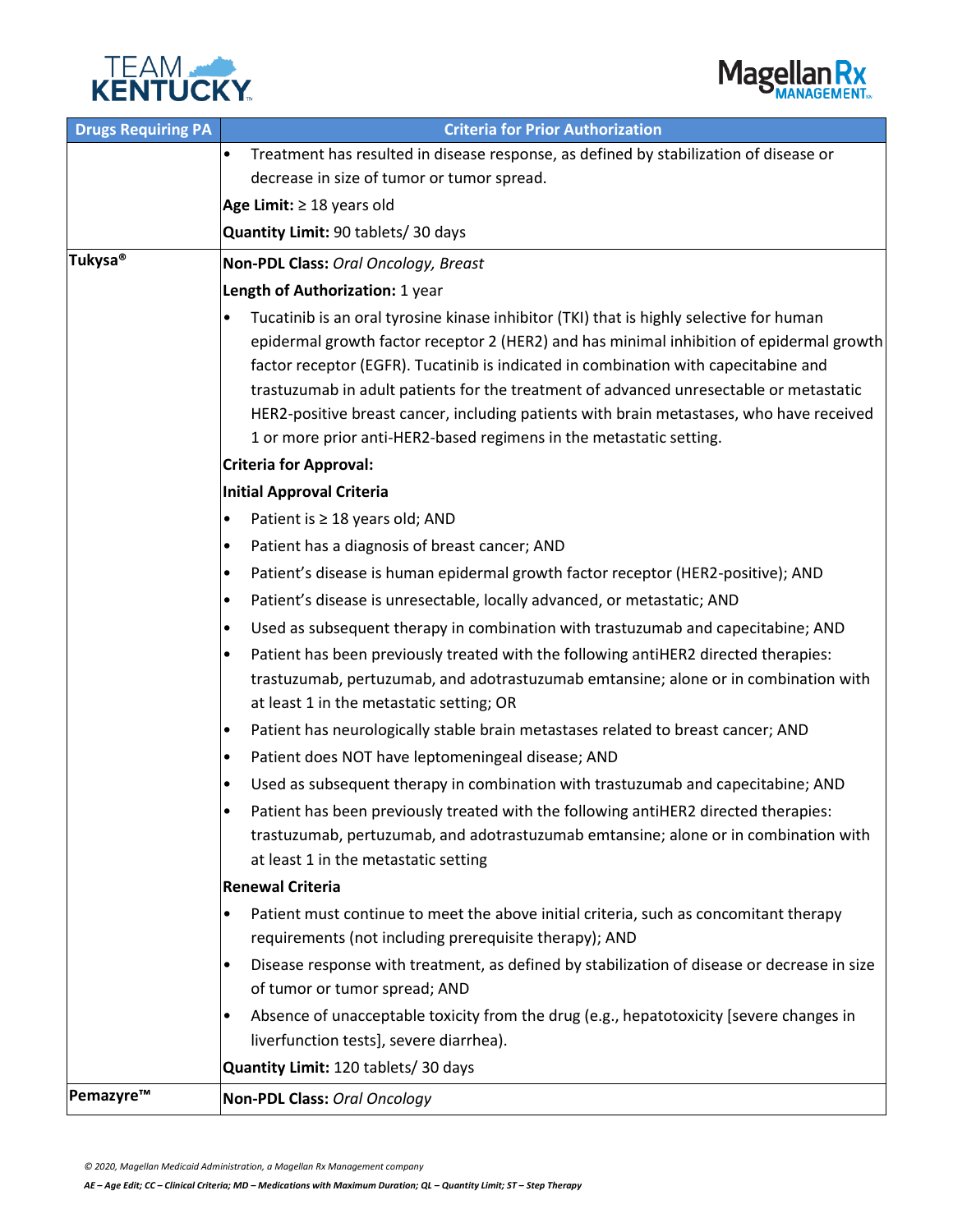



| <b>Drugs Requiring PA</b> | <b>Criteria for Prior Authorization</b>                                                                                                                                                                                                                                                                  |  |  |  |
|---------------------------|----------------------------------------------------------------------------------------------------------------------------------------------------------------------------------------------------------------------------------------------------------------------------------------------------------|--|--|--|
|                           | Length of Authorization: 1 year                                                                                                                                                                                                                                                                          |  |  |  |
|                           | Pemigatinib (Pemazyre) is a kinase inhibitor indicated for the treatment of adults with<br>previously treated, unresectable locally advanced or metastatic cholangiocarcinoma with a<br>fibroblast growth factor receptor (FGFR) 2 fusion or other rearrangement as detected by<br>an FDA-approved test. |  |  |  |
|                           | <b>Criteria for Approval:</b>                                                                                                                                                                                                                                                                            |  |  |  |
|                           | <b>Initial Approval Criteria</b>                                                                                                                                                                                                                                                                         |  |  |  |
|                           | Patient has a diagnosis of cholangiocarcinoma; AND<br>$\bullet$                                                                                                                                                                                                                                          |  |  |  |
|                           | Disease is unresectable locally advanced or metastatic disease; AND<br>٠                                                                                                                                                                                                                                 |  |  |  |
|                           | Patient has a susceptible gene mutation rearrangement or fusion in the fibroblast growth<br>factor receptor 2 (FGFR2) gene, as determined by an FDA-approved or CLIA-compliant test;<br><b>AND</b>                                                                                                       |  |  |  |
|                           | Patient has previously been treated with at least 1 systemic therapy; AND<br>٠                                                                                                                                                                                                                           |  |  |  |
|                           | Pemigatinib will be used as a single agent; AND<br>$\bullet$                                                                                                                                                                                                                                             |  |  |  |
|                           | Patient will receive ophthalmological examinations (e.g., assessment of visual acuity, slit<br>lamp examination, fundoscopy, and optical coherence tomography) at baseline and<br>periodically throughout therapy; AND                                                                                   |  |  |  |
|                           | Patient has a diagnosis of cholangiocarcinoma; AND<br>$\bullet$                                                                                                                                                                                                                                          |  |  |  |
|                           | Disease is unresectable locally advanced or metastatic disease; AND<br>$\bullet$                                                                                                                                                                                                                         |  |  |  |
|                           | Patient has a susceptible gene mutation rearrangement or fusion in the fibroblast growth<br>٠<br>factor receptor 2 (FGFR2) gene, as determined by an FDA-approved or CLIA-compliant test;<br><b>AND</b>                                                                                                  |  |  |  |
|                           | Patient has previously been treated with at least 1 systemic therapy; AND<br>$\bullet$                                                                                                                                                                                                                   |  |  |  |
|                           | Pemigatinib will be used as a single agent; AND<br>$\bullet$                                                                                                                                                                                                                                             |  |  |  |
|                           | Patient will receive ophthalmological examinations (e.g., assessment of visual acuity, slit<br>lamp examination, fundoscopy, and optical coherence tomography) at baseline and<br>periodically throughout therapy; AND                                                                                   |  |  |  |
|                           | Patient serum phosphate level is measured at baseline and periodically throughout<br>$\bullet$<br>therapy; AND                                                                                                                                                                                           |  |  |  |
|                           | Therapy will not be used concomitantly with other selective FGFR-inhibitors (e.g.,<br>$\bullet$<br>erdafitinib)                                                                                                                                                                                          |  |  |  |
|                           | <b>Renewal Criteria</b>                                                                                                                                                                                                                                                                                  |  |  |  |
|                           | Patient must continue to meet the above criteria; AND<br>$\bullet$                                                                                                                                                                                                                                       |  |  |  |
|                           | Patient has not had unacceptable toxicity from the drug; AND<br>٠                                                                                                                                                                                                                                        |  |  |  |
|                           | Treatment has resulted in disease response, as defined by stabilization of disease or<br>decrease in size of tumor or tumor spread.                                                                                                                                                                      |  |  |  |
|                           | Age Limit: $\geq 18$ years old                                                                                                                                                                                                                                                                           |  |  |  |

*© 2020, Magellan Medicaid Administration, a Magellan Rx Management company*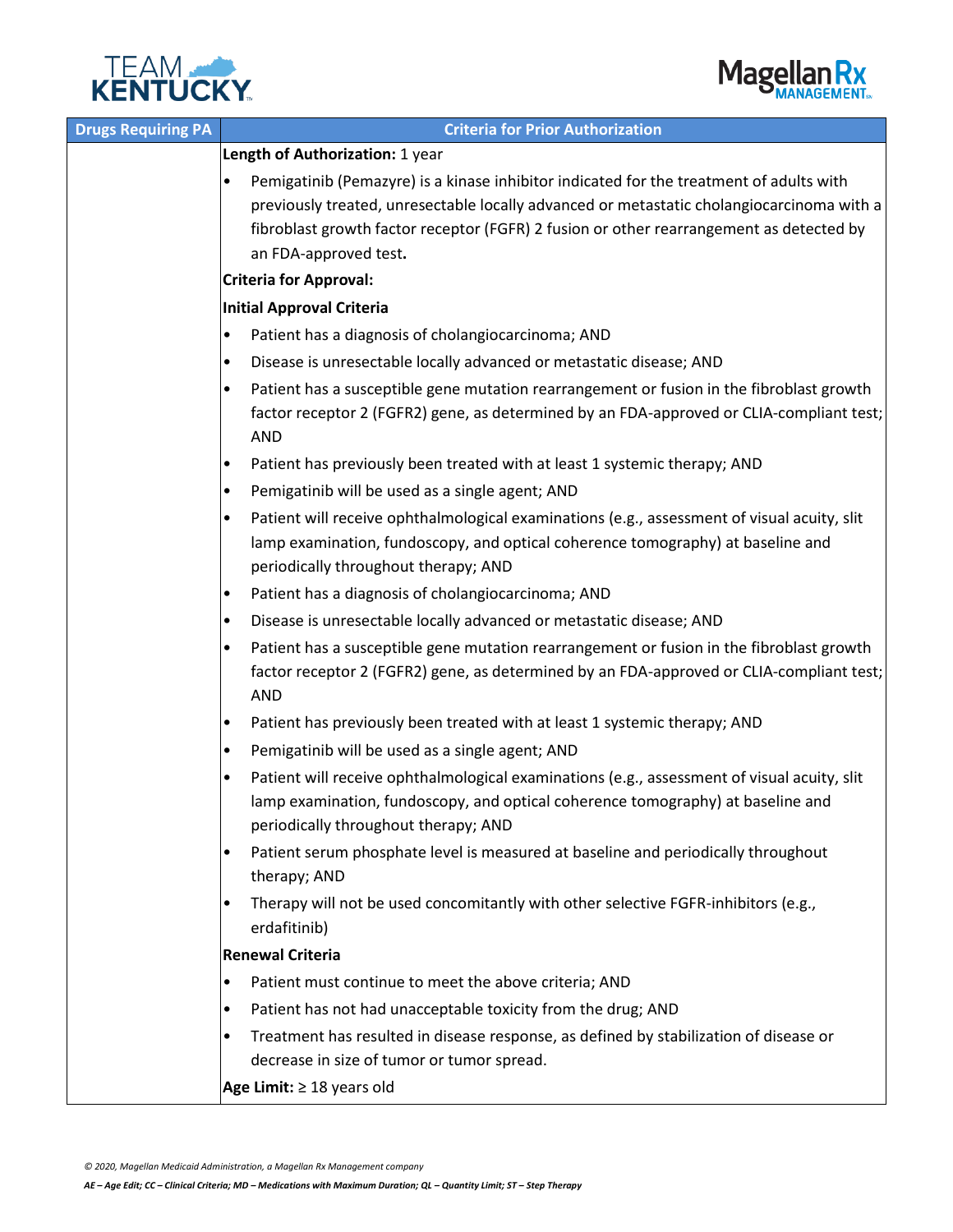



| <b>Drugs Requiring PA</b> | <b>Criteria for Prior Authorization</b>                                                                               |  |  |  |
|---------------------------|-----------------------------------------------------------------------------------------------------------------------|--|--|--|
|                           | Quantity Limit:                                                                                                       |  |  |  |
|                           | 4.5 mg tablet: 14 tablets/21-day cycle                                                                                |  |  |  |
|                           | 9 mg tablet: 14 tablets/21-day cycle<br>٠                                                                             |  |  |  |
|                           | 13.5 mg tablet: 14 tablets/21-day cycle<br>٠                                                                          |  |  |  |
| Qinlock™                  | <b>Non-PDL Class: Oral Oncology</b>                                                                                   |  |  |  |
|                           | Length of Authorization: 1 year                                                                                       |  |  |  |
|                           | Ripretinib (Qinlock) is a tyrosine kinase inhibitor (TKI) with activity against KIT                                   |  |  |  |
|                           | protooncogene receptor tyrosine kinase (KIT) and platelet derived growth factor receptor                              |  |  |  |
|                           | (PDGFR) alpha (PDGFRA) kinases, including those with wild-type, primary, and secondary                                |  |  |  |
|                           | mutations. It is indicated for the treatment of adults with advanced gastrointestinal                                 |  |  |  |
|                           | stromal tumors (GIST) who have received prior treatment with ≥ 3 kinase inhibitors,                                   |  |  |  |
|                           | including imatinib.                                                                                                   |  |  |  |
|                           | <b>Criteria for Approval:</b>                                                                                         |  |  |  |
|                           | Initial Approval Criteria                                                                                             |  |  |  |
|                           | Patient has unresectable, locally advanced, or metastatic gastrointestinal stromal tumors<br>$\bullet$<br>(GIST); AND |  |  |  |
|                           | Patient's disease progressed after an adequate trial or intolerance to $\geq$ 3 prior therapies<br>٠                  |  |  |  |
|                           | (e.g., imatinib, sunitinib, regorafenib), with 1 being imatinib; AND                                                  |  |  |  |
|                           | Left ventricular ejection fraction (LVEF) is within normal limits prior to initiating therapy                         |  |  |  |
|                           | and will be assessed at regular intervals during treatment; AND                                                       |  |  |  |
|                           | Patient will have a dermatologic evaluation prior to initiating therapy and routinely during<br>٠                     |  |  |  |
|                           | treatment; AND                                                                                                        |  |  |  |
|                           | Patient does NOT have uncontrolled hypertension; AND<br>٠                                                             |  |  |  |
|                           | Patient has unresectable, locally advanced, or metastatic gastrointestinal stromal tumors<br>$\bullet$                |  |  |  |
|                           | (GIST); AND                                                                                                           |  |  |  |
|                           | Patient's disease progressed after an adequate trial or intolerance to $\geq 3$ prior therapies                       |  |  |  |
|                           | (e.g., imatinib, sunitinib, regorafenib), with 1 being imatinib; AND                                                  |  |  |  |
|                           | Left ventricular ejection fraction (LVEF) is within normal limits prior to initiating therapy<br>$\bullet$            |  |  |  |
|                           | and will be assessed at regular intervals during treatment; AND                                                       |  |  |  |
|                           | Patient will have a dermatologic evaluation prior to initiating therapy and routinely during<br>٠                     |  |  |  |
|                           | treatment; AND                                                                                                        |  |  |  |
|                           | Patient does NOT have uncontrolled hypertension; AND<br>٠                                                             |  |  |  |
|                           | <b>Renewal Criteria</b>                                                                                               |  |  |  |
|                           | Patient must continue to meet the above criteria; AND<br>$\bullet$                                                    |  |  |  |
|                           | Patient must demonstrate disease response with treatment as defined by stabilization of<br>٠                          |  |  |  |
|                           | disease or decrease in size of tumor or tumor spread; AND                                                             |  |  |  |
|                           | Patient has NOT experienced any treatment-restricting adverse effects; AND<br>٠                                       |  |  |  |

*© 2020, Magellan Medicaid Administration, a Magellan Rx Management company*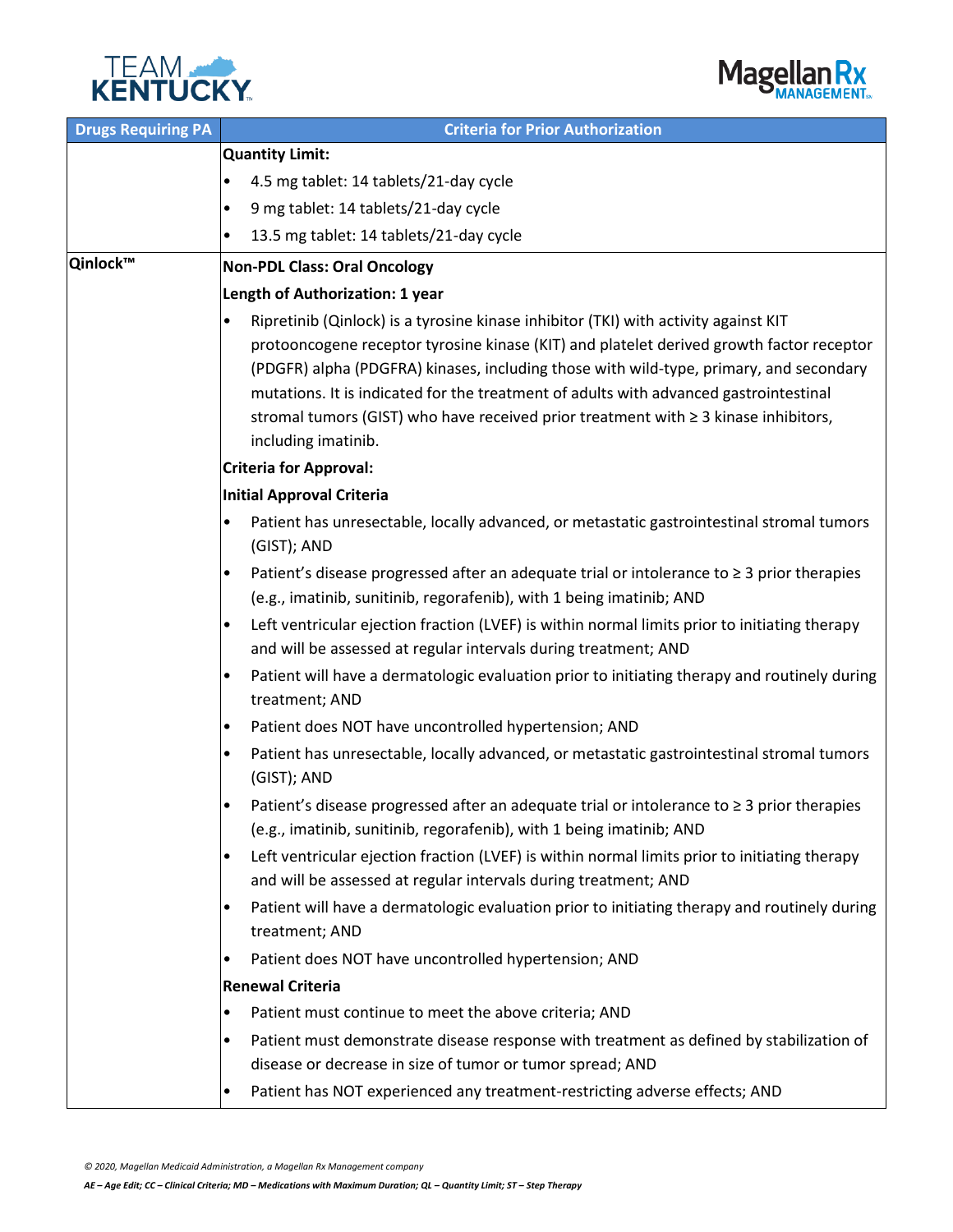



| <b>Drugs Requiring PA</b> | <b>Criteria for Prior Authorization</b>                                                     |  |  |
|---------------------------|---------------------------------------------------------------------------------------------|--|--|
|                           | Patient does NOT have grade 3 or 4 left-ventricular systolic dysfunction (e.g., symptomatic |  |  |
|                           | due to a resting ejection fraction $\leq$ 39% or $>$ 20% decrease from baseline).           |  |  |
|                           | Age Limit: $\geq 18$ years old                                                              |  |  |
|                           | Quantity Limit: 90 tablets/30 days                                                          |  |  |

## **Consent Agenda**

The therapeutic classes in the table below were reviewed; no changes were made to the currently posted status for agents in these classes.

| Antibiotics: Cephalosporins 1st Generation                 | <b>Beta Agonists: Combination Products</b>                      |
|------------------------------------------------------------|-----------------------------------------------------------------|
| Antibiotics: Cephalosporins 2nd Generation                 | <b>COPD Agents</b><br>٠                                         |
| Antibiotics: Cephalosporins 3rd Generation                 | <b>Hepatitis C: Direct-Acting Antiviral Agents</b><br>$\bullet$ |
| Antibiotics: Gastrointestinal (GI)<br>$\bullet$            | Hepatitis C: Interferons<br>٠                                   |
| Antibiotics: Macrolides/Ketolides<br>٠                     | <b>Hepatitis C: Ribavirins</b><br>$\bullet$                     |
| <b>Antibiotics: Penicillins</b>                            | Inhaled Corticosteroids<br>٠                                    |
| <b>Antibiotics: Pleuromutilins</b>                         | Intranasal Antihistamines and Anticholinergics<br>٠             |
| Antibiotics: Quinolones<br>٠                               | Leukotriene Modifiers<br>$\bullet$                              |
| Antibiotics: Sulfonamides, Folate Antagonists<br>$\bullet$ | Long-Acting Beta2 Adrenergic Agonists<br>٠                      |
| Antifungals: Oral                                          | <b>Minimally Sedating Antihistamines</b><br>$\bullet$           |
| Anti-Infectives: Hepatitis B                               | Self-Injectable Epinephrine<br>٠                                |
| <b>Antivirals: Herpes</b>                                  | Short-Acting Beta2 Adrenergic Agonists<br>٠                     |
| Antivirals: Influenza                                      |                                                                 |
|                                                            |                                                                 |

To review the complete summary of the final PDL selections and new products to market updates and changes, please refer to the "Commissioner's Final Decisions" from March 17, 2022 posted on the provider web portal at: [https://kentucky.magellanmedicaid.com](https://kentucky.magellanmedicaid.com/) (by clicking the Provider/Resources/Documents/Committees/P&T tabs).

Thank you for helping Kentucky Medicaid members maintain access to cost effective medications by selecting drugs on the preferred drug list whenever possible. For any additional information or questions that you may have, please contact Magellan Medicaid Administration a[t kyproviders@magellanhealth.com](mailto:kyproviders@magellanhealth.com) for Fee-for-Service members or the Kentucky MedImpact team at [KYMCOPBM@medimpact.com](mailto:KYMCOPBM@medimpact.com) for Managed Care Organization (MCO) members.

Sincerely,

ShaLeigh Hammons, CPhT